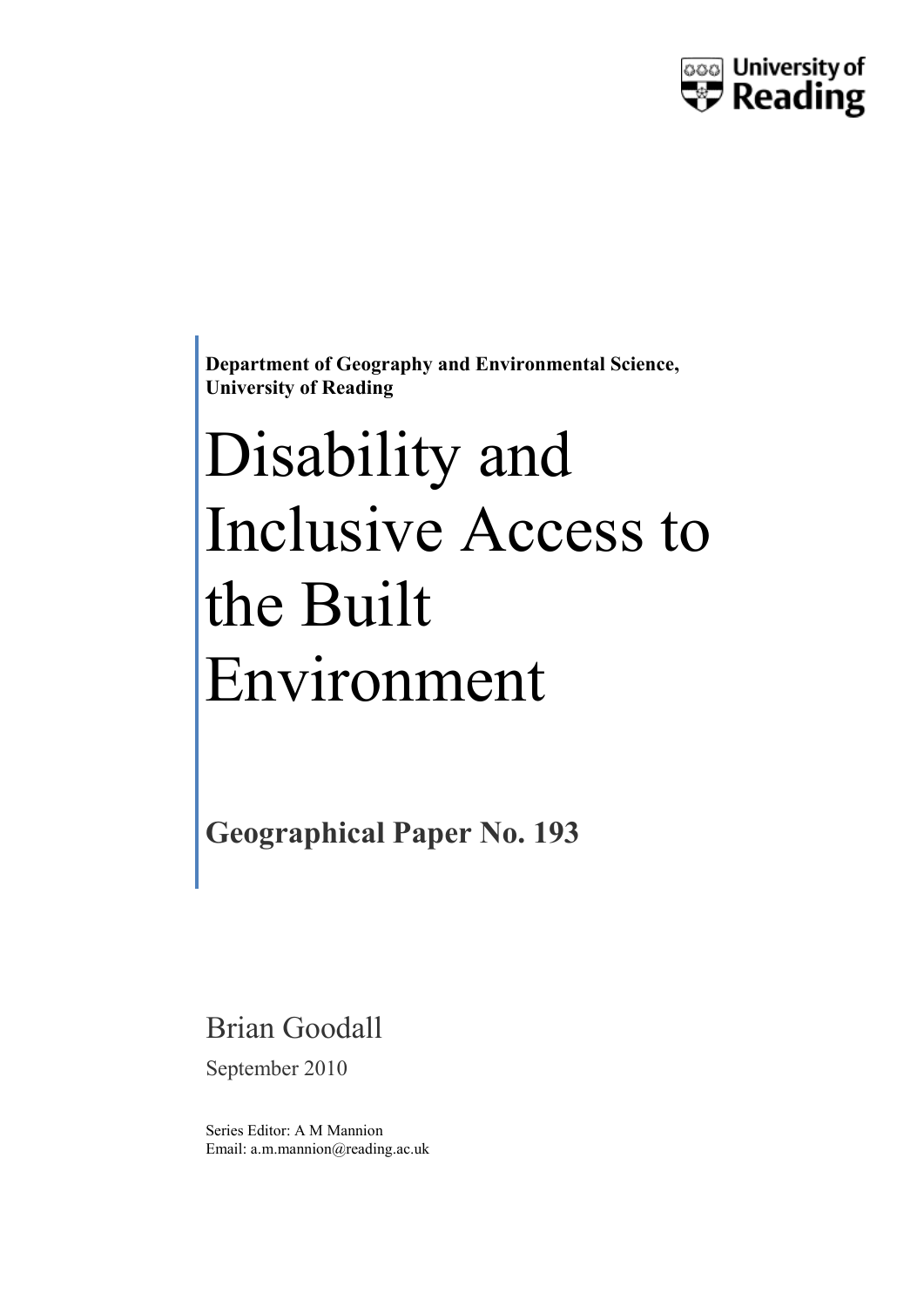# <span id="page-1-0"></span>Contents

| 1. |     |                                                                                       |    |
|----|-----|---------------------------------------------------------------------------------------|----|
| 2. |     |                                                                                       |    |
|    |     | 2.1                                                                                   |    |
|    |     |                                                                                       |    |
|    |     |                                                                                       |    |
|    |     |                                                                                       |    |
|    |     |                                                                                       |    |
|    | 2.2 |                                                                                       |    |
|    |     |                                                                                       |    |
|    |     |                                                                                       |    |
|    |     |                                                                                       |    |
|    |     |                                                                                       |    |
|    |     |                                                                                       |    |
|    |     |                                                                                       |    |
|    |     |                                                                                       |    |
|    | 2.3 |                                                                                       |    |
|    |     |                                                                                       |    |
|    |     |                                                                                       |    |
|    |     |                                                                                       |    |
|    |     |                                                                                       |    |
|    |     | Using Buildings                                                                       | 14 |
|    |     |                                                                                       |    |
|    |     |                                                                                       |    |
| 3. |     |                                                                                       |    |
|    | 3.1 | Making Inclusive Access a Mainstream Built Environment Activity 15                    |    |
|    |     |                                                                                       |    |
|    |     | Better understanding of Disabled People's Requirements and Expectations regarding the |    |
|    |     | Acknowledging the Interconnections between Areas of a Disabled Person's Life 16       |    |
|    |     | Recognizing Complementarity between Built Environment Design, Assistive               |    |
|    | 3.2 |                                                                                       |    |
|    |     |                                                                                       |    |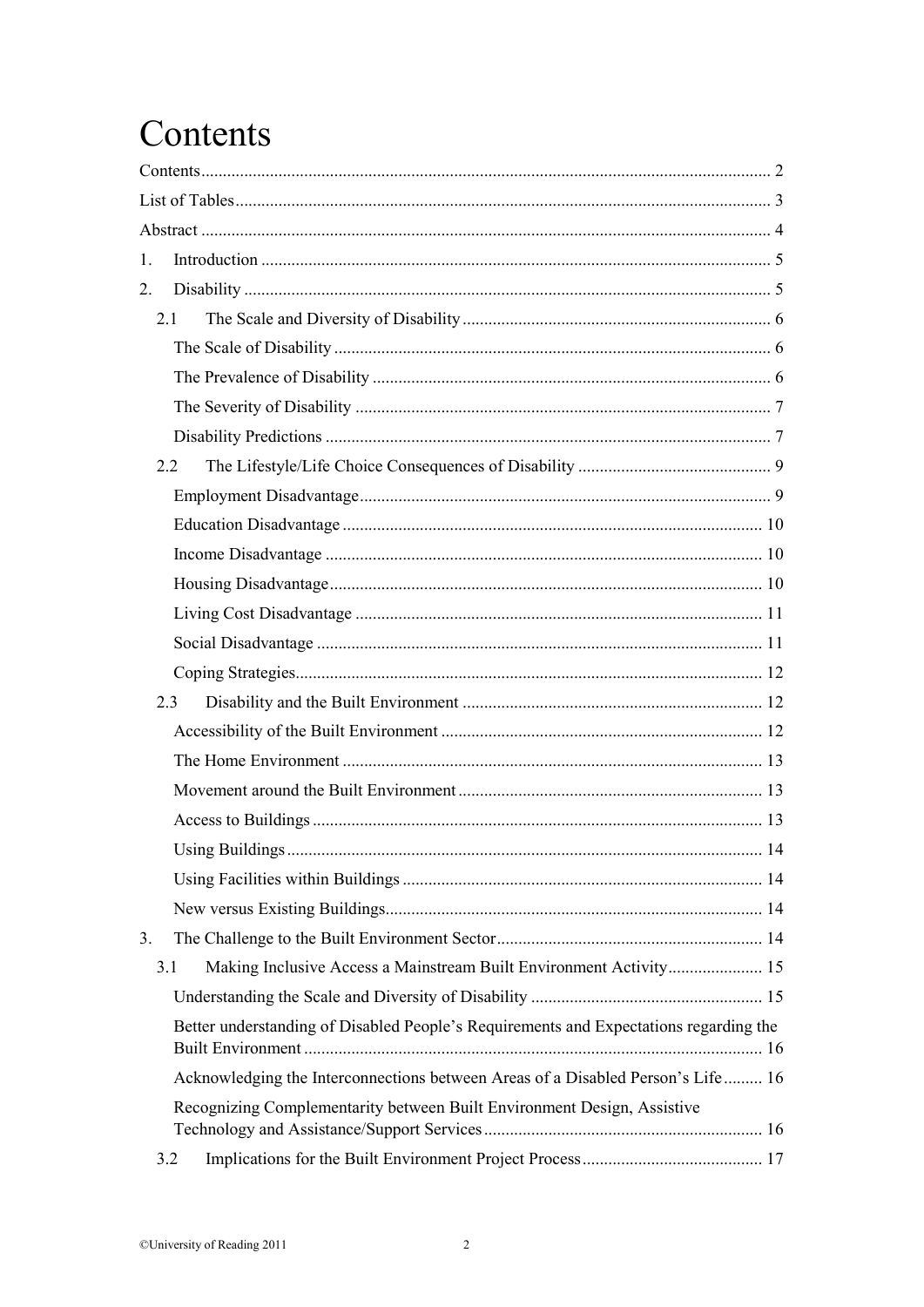| 3.3         |     |  |
|-------------|-----|--|
|             |     |  |
|             |     |  |
|             |     |  |
|             |     |  |
| $4_{\cdot}$ |     |  |
| 4.1         |     |  |
|             |     |  |
|             |     |  |
|             | 4.2 |  |
|             |     |  |
|             |     |  |
| 4.2         |     |  |
|             |     |  |

# <span id="page-2-0"></span>List of Tables

| Table 1: Disability and Age                                           | 3  |
|-----------------------------------------------------------------------|----|
| Table 2: Disability by Type                                           | 4  |
| Table 3: Estimated Increases in Selected Impairments                  | 5. |
| Table 4: Comparative Employment Figures for Disabled and Non-disabled |    |
| Working Age Population, Great Britain, 2006                           |    |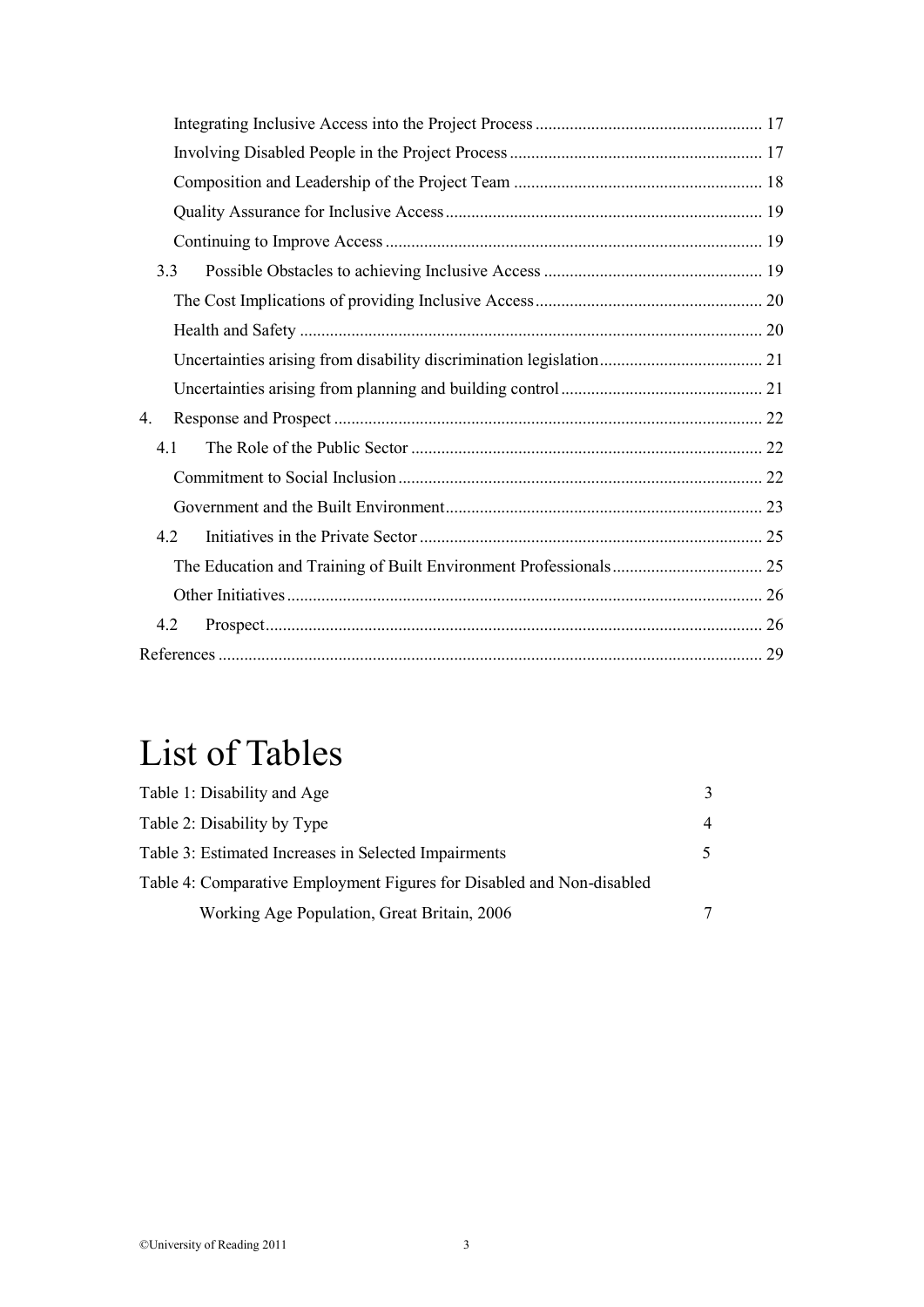# <span id="page-3-0"></span>Abstract

More than a decade since the passing of the Disability Discrimination Act 1995 physical barriers still constrain disabled people's use of the built environment and, therefore, their participation in many everyday activities. A built environment providing inclusive access will help redress this imbalance.

Designing, constructing and maintaining an inclusive environment is shown to depend upon a better understanding of the scale and diversity of disability and of the consequences of disability for lifestyle/life choices, particularly in using the built environment.

The challenge to the built environment/construction industry is outlined, the implications for the built environment design process explored from briefing to occupation and the obstacles to achieving inclusive access reviewed.

Progress, including review of the roles of both public and private sectors of the built environment industry towards establishing inclusive environments is demonstrated. But, long lead-times are involved before a fully inclusive and sustainable built environment is delivered and action is needed to ensure disabled people are effectively involved in the process.

### Author

**Brian Goodall** is Professor Emeritus in Reading's Department of Geography, now part of the School of Human and Environmental Sciences. He was Head of Geography 1980-1990 and 1994-1997 and Dean of the Faculty of Urban and Regional Studie1990-1993 and 1997-2002. Since retiring in 2002 he has acted as Research Adviser to the charity Inclusive Environments and with colleagues at Inclusive Environments, the College of Estate management and the Vassall Centre Trust is presenting a series of workshops on *Inclusive Access for Higher Performing Buildings,* funded by the Ove Arup Foundation.

### **Email: [B.Goodall@reading.ac.uk](mailto:B.Goodall@reading.ac.uk)**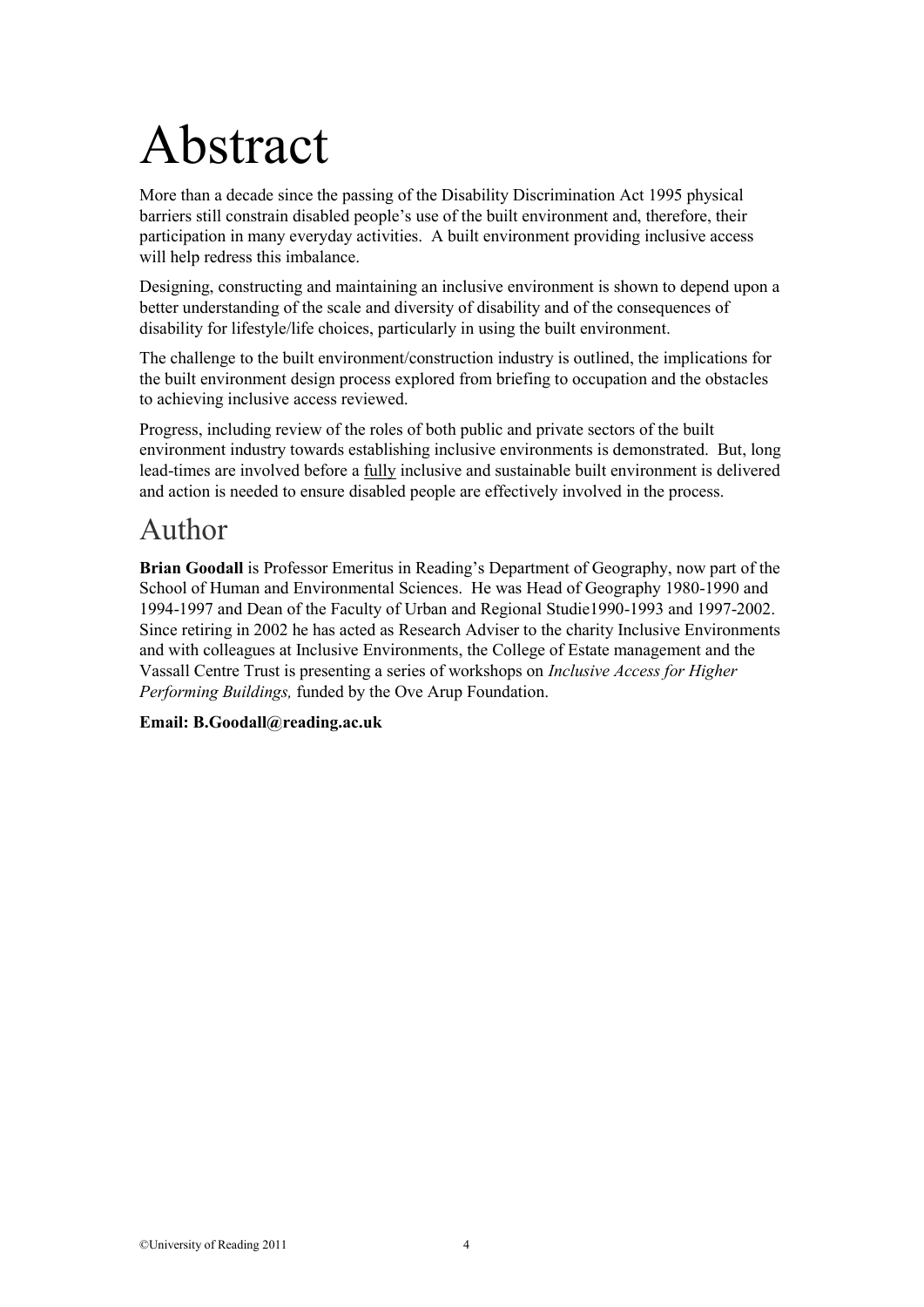# <span id="page-4-0"></span>1. Introduction

The form and structure of the built environment marginalises, and even excludes, disabled people by restricting their behavioural and operational milieu. Buildings, public spaces and transport systems designed and constructed for people who do things in a 'normal' way often incorporate 'barriers' which disable people with impairments who do things differently. Disability is therefore not a medical condition but an experiential, social and attitudinal state. The problem is not located in the individual but with society, its economy and culture, which fails to deliver a built environment capable of meeting the needs of people with impairments. Fundamental to this approach is acceptance of the social model of disability (Shakespeare  $\&$ Watson, 2002; Barnes & Mercer, 2005), in which *impairment* describes an individual's condition and *disability* is the social discrimination and disadvantage that ensues. Although inequitable access is not wholly a scientific or engineering problem but also a complex social issue, the design, construction and management in use of the built environment is a basic facilitator of everyone's ability to use that environment.

To what extent can the accessibility of the built environment be improved for disabled people? The built environment, representing sunk capital over generations, is notoriously slow to adjust. Even though the Disability Discrimination Act 1995 introduced pressures for change major barriers to the full participation of disabled people in the everyday activities of living still exist and cannot all be eliminated in the short-, or even, medium-term. However, not only new-build but also redevelopment, rehabilitation, refurbishment, and even redecoration and refitting/refurnishing provide opportunity to improve access. *Inclusive access* is an established concept, defined here as the design, planning and management of change to cater for everyone regardless of age, ability and circumstance. Applying the concept places people, as users, at the heart of the change process and seeks to deliver environments which maximise the independence and integration of disabled people and promote their full participation in everyday activities. An exclusionary model of participation is replaced by an inclusionary one. Unless fully accessible the built environment cannot be inclusive and, therefore, neither can it be sustainable.

The technical potential for improving access, albeit continually evolving, exists but a lack of application may be ascribed to ignorance, apathy, or insensitivity of the market to inclusive access priorities. Delivering inclusive access is, therefore, a challenge to developers, built environment professionals and the construction industry. This paper highlights the understanding of the scale and diversity of disability which is necessary for inclusive access to be delivered effectively and discusses the implications for built environment professions and processes. Initiatives in both public and private sectors form part of a concluding review of the prospect for a better performing, more accessible built environment.

## <span id="page-4-1"></span>2. Disability

Disability cannot be regarded as a minority or marginal issue. Today it directly affects at least 1 in 5 adults and 1 in 15 children in Great Britain, as well as many more individuals indirectly. Disability is an umbrella term for the disadvantages experienced by an individual as a result of physical, procedural and attitudinal barriers that impact upon people with impairments, limiting their activities and restricting their participation in society. In the United Kingdom disability is defined in the 1995 *Disability Discrimination Act* [DDA] as 'a physical or mental impairment which has substantial and long-term effect on a person's ability to carry out normal day-to-day activities'. This definition provides the legal basis for assessing compliance with public duties and anti-discrimination legislation, as well as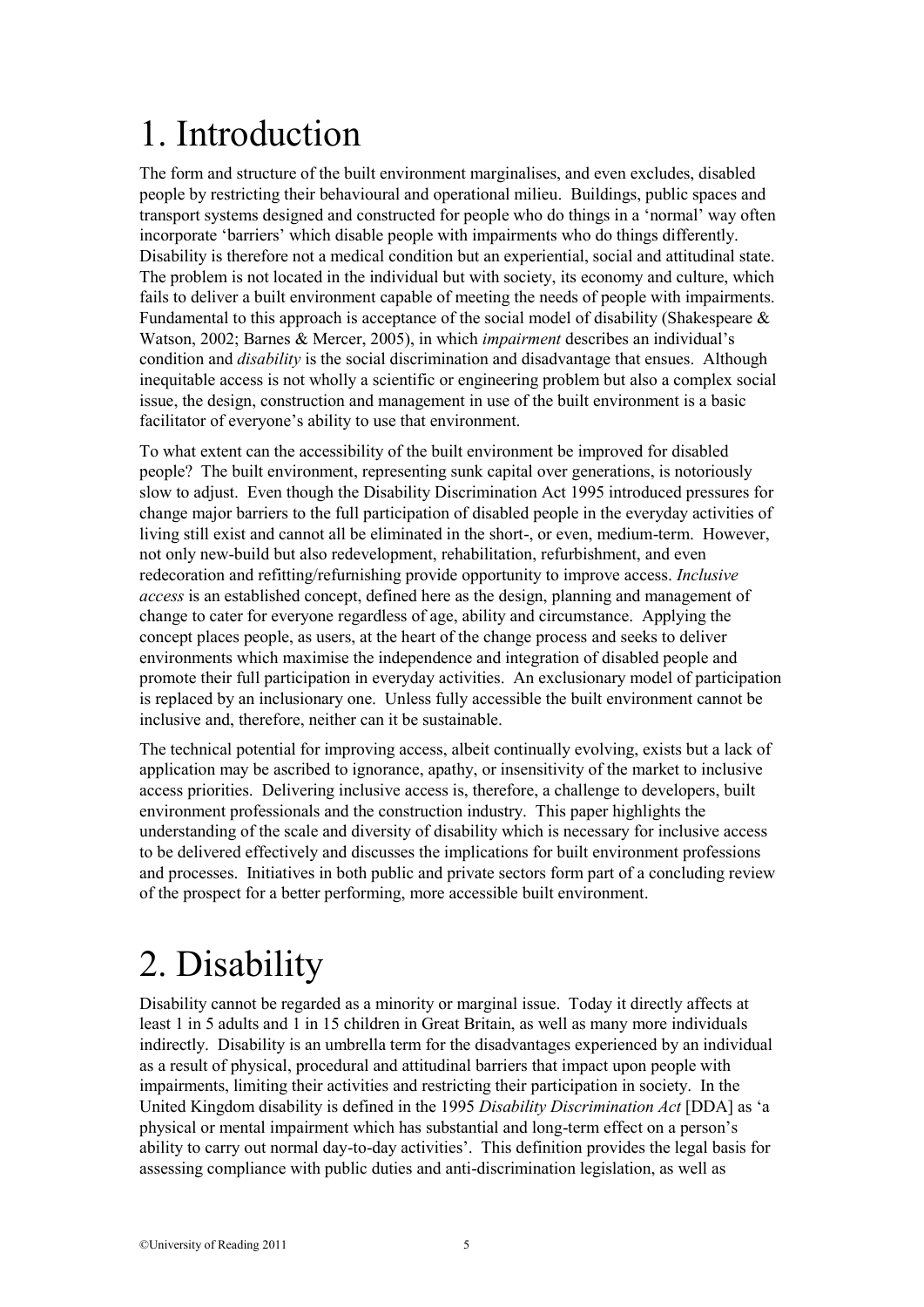recognising the multi-dimensional spectrum embedded in the concept. In order to improve access to the current built environment and to ensure future developments are accessible to all, built environment professionals need an evidence base to understand:

- The extent and diversity of disability;
- The lifestyle consequences of disability:
- <span id="page-5-0"></span>How disability affects a person's use of the built environment.

### 2.1 The Scale and Diversity of Disability

### <span id="page-5-1"></span>**The Scale of Disability**

'It is not possible to state with precision the numbers of disabled people within the DDA definition of disability' (Disability Rights Task Force, 2003a) since comprehensive national statistics are not collected. Estimates suggest a significant proportion, some 20%, of the adult population (i.e. circa +11m today) qualify as disabled (Disability Rights Commission, 2007a; Office of the Deputy Prime Minister, 2003; Grundy, et. al, 1999). [It should be noted that the disabled population is distinct from the population claiming disability benefits, which totals only 3.07m (Prime Minister's Strategy Unit, 2004).] Disability demonstrates heterogeneity by impairment type (age of onset, severity, duration, constant versus intermittent, stable versus deteriorating) and by socio-demographic characteristics (age, gender, social class, ethnicity, region).

| Table 1: Disability and $\mathbf{F}_{\mathbf{S}}$ (proportions) |                         |                     |  |  |  |  |  |
|-----------------------------------------------------------------|-------------------------|---------------------|--|--|--|--|--|
|                                                                 | <b>Total Population</b> | Disabled Population |  |  |  |  |  |
| Under 16                                                        | 20                      |                     |  |  |  |  |  |
| Working Age                                                     | 65                      | 54                  |  |  |  |  |  |
| $65+$                                                           |                         | 40                  |  |  |  |  |  |

### **Table 1: Disability and Age (proportions)**

Source: Disability Rights Commission, 2007a.

Disability and age are related as shown in Table 1: the disabled population having a much older profile than the total population. Disability onset rates increase with age (Jenkins and Rigg, 2003): of disabled people only 10% were born with their disability, 12% became disabled during childhood, and the remaining 77% during their working/later lives (Burchardt, 2003). Although females exceed males by only 0.5m in the total disabled population (Disability Rights Commission, 2007a), there are twice as many women as men over 65 suffering at least one impairment – a fact noted as early as 1971 (Harris, et. al, 1971).

<span id="page-5-2"></span>**The Prevalence of Disability**The **prevalence of types of disability** can be viewed both as a health condition (physical impairment [e.g. paralysis, arthritis, spinal cord injury, stroke], sensory [e.g. loss of sight, hearing], cognitive [e.g. mental illnesses and handicaps, learning and language difficulties]) and as an activity limiting condition (affecting mobility, strength and stamina, lifting and carrying, seeing and hearing, perception of risk, etc.). The latter condition best assists understanding of the difficulties a disabled person faces in using the built environment. Social services in the United Kingdom already use an 'activities of daily living' [ADL] approach when assessing support needs, e.g. whether a person needs assistance getting into/out of bed, with washing, dressing, etc. and the Department of Work and Pensions has a pensioner customer segmentation model which distinguishes independent, assisted and special needs. Data on prevalence are not readily available but Table 2 gives numbers from the Office of the Deputy Prime Minister (2003); these give a total in excess of that quoted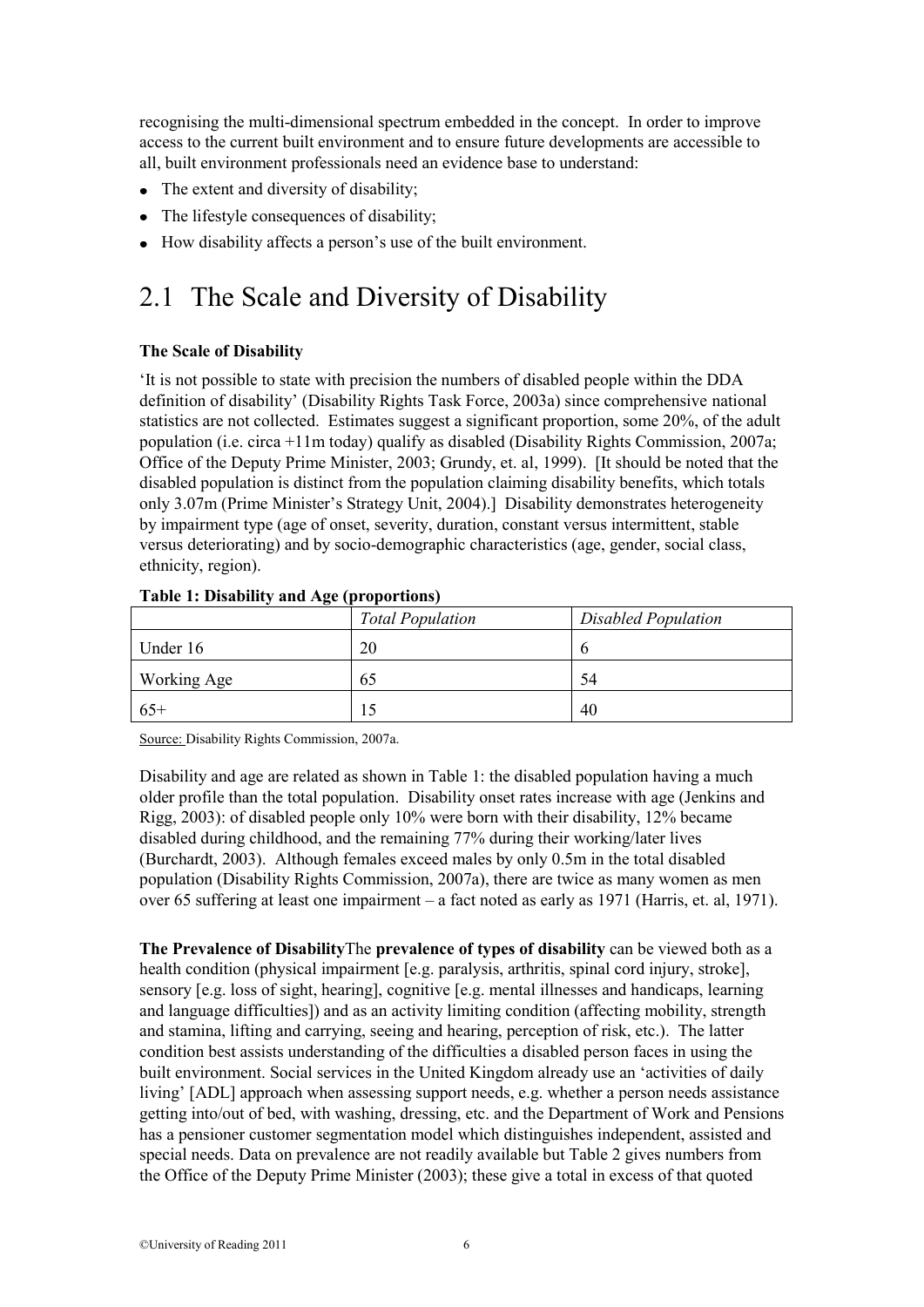above for the total disabled population because some people have multiple impairments. Information on persons with multiple impairments is, however, scarce: research commissioned by the Department of Work and Pensions reported three-fifths of disabled respondents with 3 or more impairments (Grewal, et al., 2002) whereas the Office for Disability Issues (2008c) indicated 2 out of 3 disabled people have only one impairment. A breakdown of work-limiting disabilities is provided in the Labour Force Surveys (Disability Rights Commission, 2007a) but the categories cannot be reconciled with those in Table 2.

**Table 2: Disability by Type**

| Difficulty                 | No. of Disabled People | % of Disabled Population |  |
|----------------------------|------------------------|--------------------------|--|
| Lifting $&$ carrying       | 7 <sub>m</sub>         | 60                       |  |
| Mobility                   | 6 <sub>m</sub>         | 55                       |  |
| Physical co-ordination     | 5.6m                   | 48                       |  |
| Learning $&$ understanding | 3.9 <sub>m</sub>       | 33                       |  |
| Seeing & hearing           | 2.5 <sub>m</sub>       | 21                       |  |
| Manual dexterity           | 2.3 <sub>m</sub>       | 20                       |  |
| Continence                 | 1.6m                   | 14                       |  |
| Perception of risk         | 0.7 <sub>m</sub>       | 6                        |  |

<span id="page-6-0"></span>Source: Office of the Deputy Prime Minister (2003)

### **The Severity of Disability**

For any disability the pathologies vary greatly, e.g. visual impairment may result from macular degeneration, diabetic retinopathy, glaucoma, cataracts, etc., as does the degree of severity. Assessment of the **degree of severity** is not well recorded. A 10-point categorisation (from  $1 =$  least to  $10 =$  most severely handicapped) is used to classify severity and the 1996/97 distribution of the disabled population by severity category was

1-2 (mild disablement) 34%,

3-6 (moderately disabled) 45%,

7-10 (severely disabled) 21% (Grundy, et. al, 1999).

Later figures from the Prime Minister's Strategy Unit (2004) give 54%, 21% and 21% respectively.

### <span id="page-6-1"></span>**Disability Predictions**

The **demographic shift** being witnessed in the United Kingdom has significant implications for the incidence of disability. By 2040 the number of people over 65 is forecast to increase by some 40% against an overall population increase of only 7% (Prime Minister's Strategy Unit, 2004) and the number over 85 by 84% (Centre for Policy on Ageing, 2008). With an ageing population, given the correlation between age and disability, the proportion of disabled people in the overall population will increase dramatically.

With people living longer the concept of 'aged' has been revised to recognise the 'young old'  $(60 - 79)$ , the 'middle old'  $(80 - 99)$ , and the 'oldest old'  $(100+)$ . Even so ageing is heterogeneous and there is a broad spectrum of later-life diseases, e.g. cancers, coronary heart disease, diabetes, osteoarthritis, cognitive impairment, etc., which lead to different people losing different functions in different ways at different times. It is generally agreed, however, that the functional problems of the middle and oldest old are not being fully addressed so their quality of life is poor (Brown, 2008). If age-specific disability rates remain constant numbers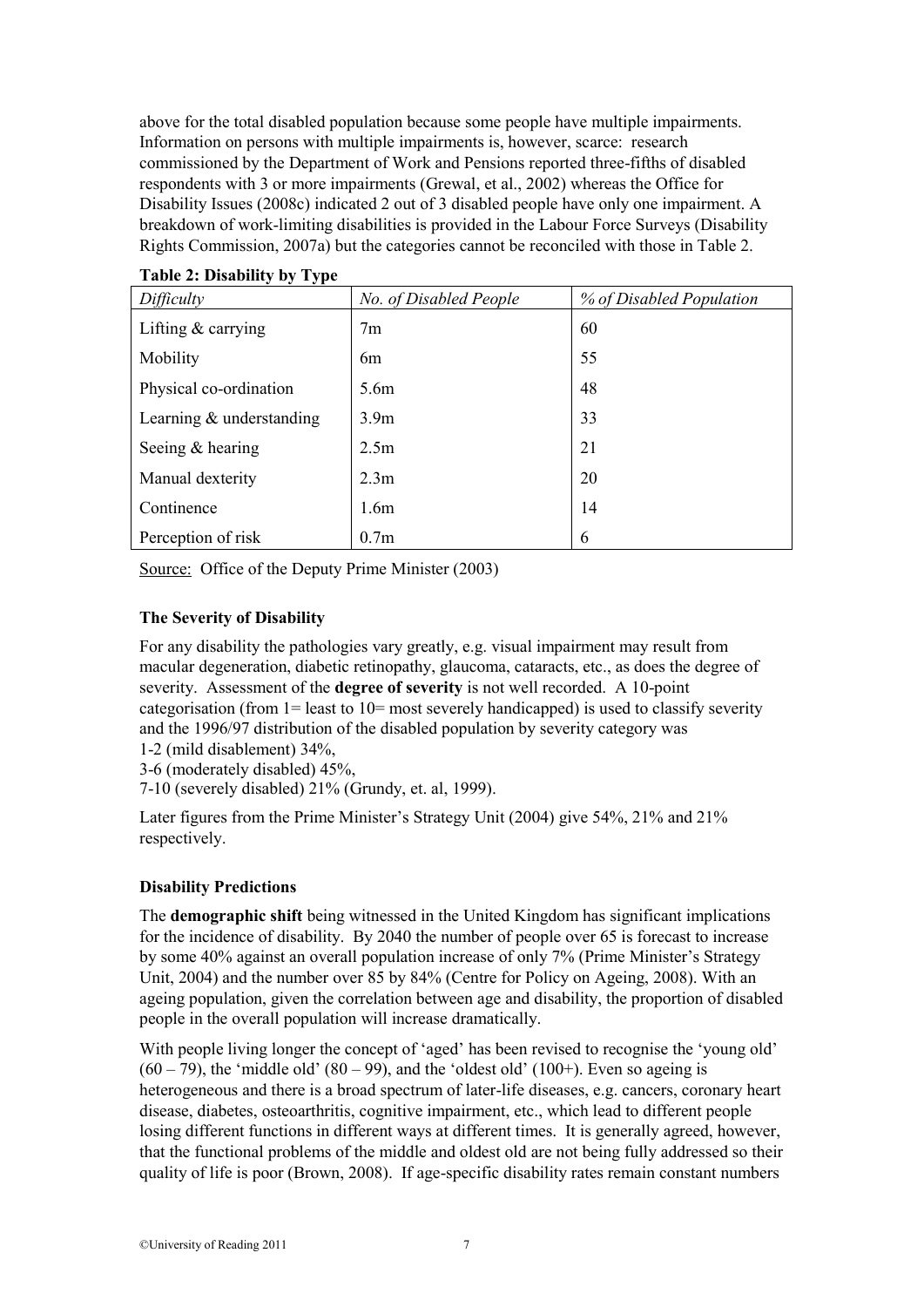of disabled people will increase by 40% by 2020 (IPPR, 2007).Even if age-specific disability rates fall in line with increases in life expectancy (the compression of morbidity thesis) numbers of disabled people will still increase by 23% by 2020 (IPPR, 2007). Some 58% of older people are likely to experience long-term health problems (including the broad spectrum of later-life diseases) by 2020 (Government Actuary's Department, 2008). Table 3 summarises Age Concern/Help the Aged estimates of increases in numbers reporting certain conditions by 2025.The charity Carers UK estimates, within the next 30 years, an additional 3.4m people will have to become carers to meet the needs of this ageing population, on top of the 6m who already provide unpaid care (Brindle, 2009). Additionally, older people not considered disabled may also experience a general reduction in their stamina, mobility and sensory acuity which has implications for their use of the built environment.

| Impairment             | <b>Current Numbers</b><br>Estimated increase by 2025 |     |  |
|------------------------|------------------------------------------------------|-----|--|
| <b>Stroke</b>          | 0.6 <sub>m</sub>                                     | 46% |  |
| Dementia               | 0.7 <sub>m</sub>                                     | 50% |  |
| Incontinence           | $+3.0m$                                              | 37% |  |
| Coronary heart disease | 1.8 <sub>m</sub>                                     | 42% |  |
| Osteoporosis           | 3.0 <sub>m</sub>                                     | 37% |  |
| Osteoarthritis         | 8.0 <sub>m</sub>                                     | 37% |  |
| Deafness               | 7.3 <sub>m</sub>                                     | 37% |  |
| Other Disability       | 0.9 <sub>m</sub>                                     | 67% |  |
|                        |                                                      |     |  |

| Table 3: Estimated Increases in Selected Impairments |  |  |  |
|------------------------------------------------------|--|--|--|
|------------------------------------------------------|--|--|--|

Source: Childs (2009).

The nature of impairments and long-term health conditions can change over time. For example, it is now extremely rare, since vaccination was introduced, for children to be affected by polio in Britain but a steep rise in child obesity, which can lead to long-term health problems, is being experienced. Conditions such as asthma, autism, mental illness and learning disorders appear to be growing in prevalence but it is not clear whether reported increases represent growth in actual incidence, greater awareness and improved diagnosis, reduction in stigma of reporting disability, or better survival rates (especially for pre-term infants). Significant changes in the prevalence of disability are therefore projected for other age groups. Numbers experiencing a range of learning difficulties are estimated to rise by 3- 5% per year due to improved medical care enabling people with complex and severe learning disabilities to live longer, leading, for example, to a 10-15% increase in the number of people with Down's syndrome

(Bowcott, 2009). The number of children (under 16) reporting disability in 2020 is forecast to increase by two-thirds although the total number of children falls by nearly 10% (IPPR, 2007).The working age population will increase to 38.8m by 2020, largely as a result of the adjustment of women's statutory pension age and the prevalence of long-term health problems is forecast to decrease moderately for people in their 20s, increase moderately for those in their 30s and 40s, but increase significantly for those in their 50s (IPPR, 2007). The DDA definition of disability, which has been extended in recent years to include long-term conditions such as cancer and HIV, may be subject to further revision.

Increasing obesity, particularly among children, is of concern for Government because of its implications for long-term-health conditions (Foresight Report, 2007; Department of Health,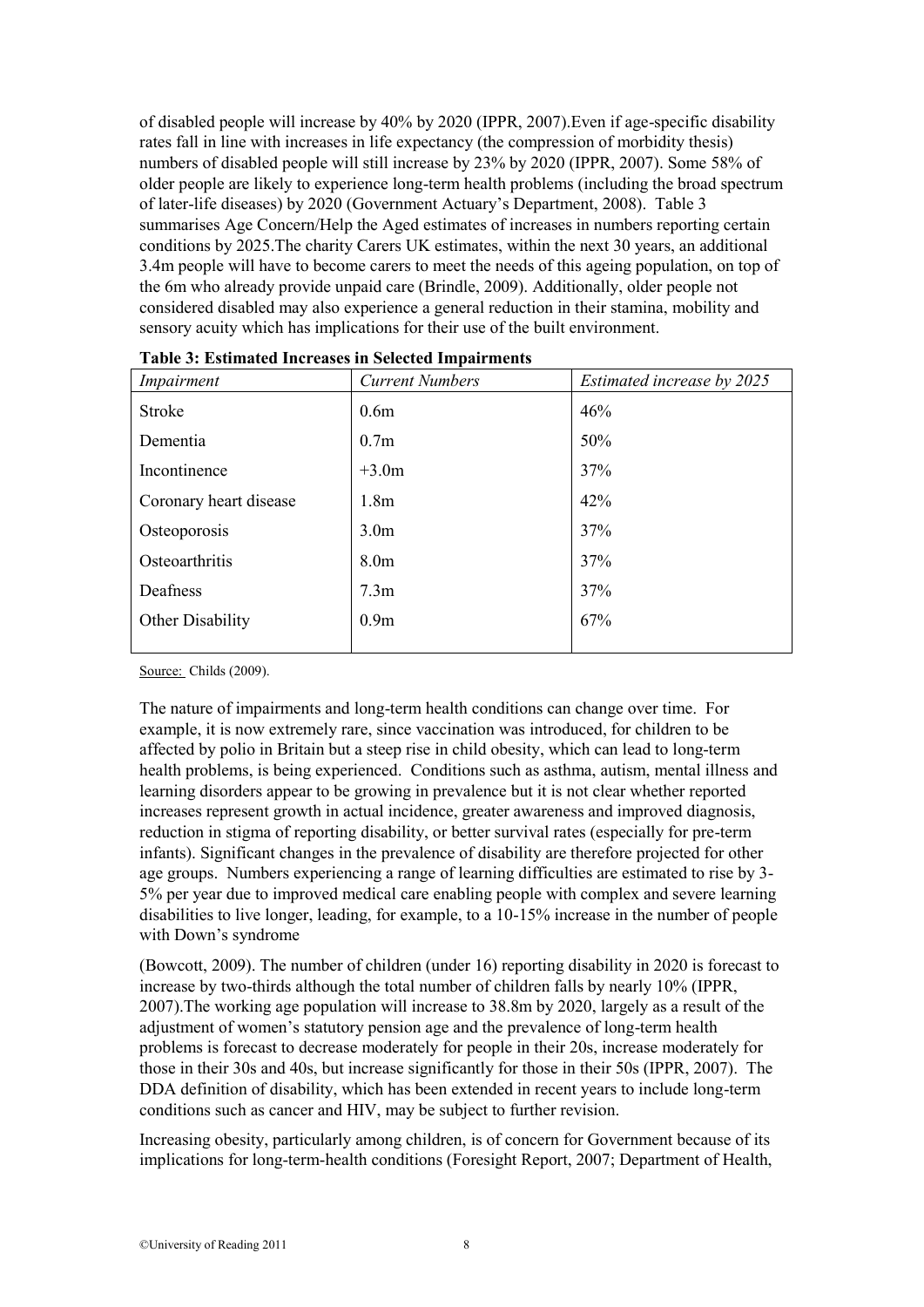2008). The design of the built environment can be a significant factor in helping people lead active lives and staying fit and healthy.

The social model of disability (Shakespeare and Watson, 2002) could be challenged. Developments in genetic technology could reduce many disabilities once again to medical impairments, i.e. genetic science could define disability in terms of biology and abnormality, leading to a process of 'geneticisation' whereby social problems are redefined as genetic problems (IPPR, 2007).

### <span id="page-8-0"></span>2.2 The Lifestyle/Life Choice Consequences of Disability

Being disable, whether from birth, sudden onset (e.g. result of serious accident) or gradual physical deterioration (e.g. a degenerative health condition) forces an individual to adjust their everyday life pattern. How a disabled person fits into society and the extent of their participation depends on interactions between their health conditions (impairments), personal factors (such as gender, age, education, experience, etc.) and their behavioural or operational milieu (reflecting the built environment, social attitudes, legal and social structures, climate, terrain, etc.). [See also National Centre for Social Research, 2004.] Different impairments have different implications for health and individual capacity as well as drawing different responses from the broader social milieu. For many disabled persons impairment implies problems engaging in everyday activities within the home, limitations in finding and holding employment, and isolation and difficulty integrating socially with non-disabled people. The effects may be direct, e.g. where the disabled person is treated less favourably because of their disability; indirect, e.g. where it is harder for the disabled person to qualify or participate; or involve unequal burdens, e.g. where a physical impairment imposes restrictions and/or extra costs on a disabled person's participation. Effects are felt not only by the individual concerned but also by other family members and friends. Research into effects has concentrated upon the socio-economic consequences rather than interaction with the built environment, although the two dimensions are obviously inter-related.

### <span id="page-8-1"></span>**Employment Disadvantage**

Disabled people of working age are 2-3 times more likely to be unemployed and to remain unemployed for longer periods of time than the rest of the working population (Commission for the European Communities, 1999). The figures in Table 4 for Great Britain could be further broken down by region, age, ethnicity, education/qualifications, type of impairment, occupation/industry, and benefit receipt: for example, only 21% of those with mental health problems and 17% of those with learning difficulties are in employment. Although there are no marked differences in the industrial sectors where disabled people work the latter are more likely to work in manual and lower occupations than in managerial, professional and highskilled jobs (Grewal, et. al, 2002). Disabled persons are less likely to be employed in the public sector (11% against 18% of non-disabled) and public sector disabled employees are less likely to occupy higher-skilled professions such as nursing, teaching and social work (Hirst, et al., 2004).

| Table 4: Comparative Employment figures for Disabled and Non-disabled Working Age |  |
|-----------------------------------------------------------------------------------|--|
| <b>Population, Great Britain, 2006</b>                                            |  |

|                           | Non-disabled Working $\vert 4 \vert$<br><b>Age Population</b> | Disabled Working Age<br>Population |
|---------------------------|---------------------------------------------------------------|------------------------------------|
| Economic Activity<br>Rate | 84.4%                                                         | 53.3%                              |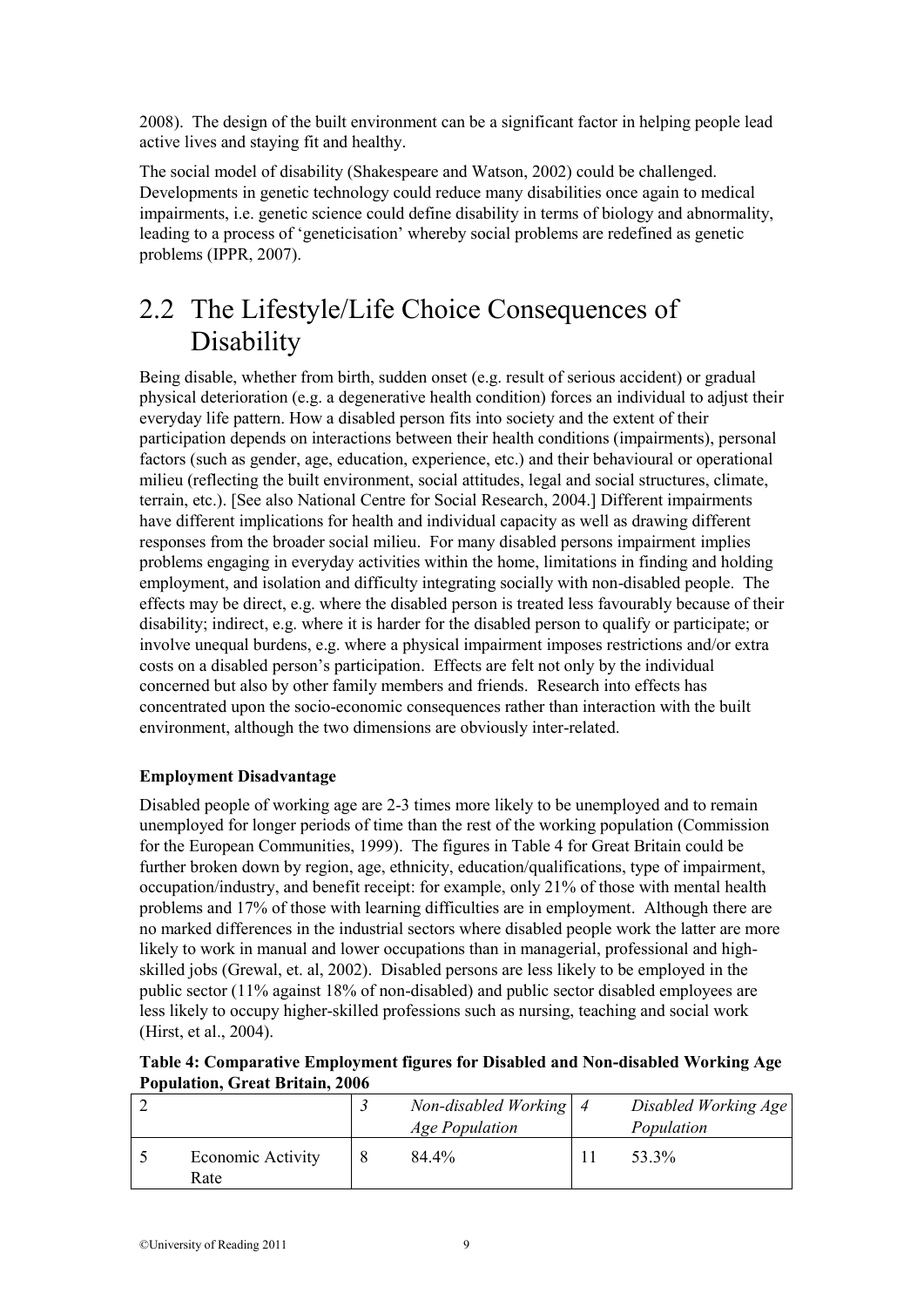| <b>Employment Rate</b> | 80.2%   | 50.4%   |
|------------------------|---------|---------|
| Unemployment Rate      | $0.0\%$ | $8.8\%$ |

Source: Disability Rights Commission, 2007a.

Attitudes of employers confirm the difficulties disabled people of working age experience in finding jobs: 33% of employers consider appointing a disabled employee to be a major risk and 47% reckon it difficult to retrain an employee who became disabled (Roberts, et. al, 2004), whilst 90% of employers feel a blind person would be difficult or impossible to employ (Taylor, 2005).

### <span id="page-9-0"></span>**Education Disadvantage**

The employment situation reflects the education/qualification disadvantage suffered by disabled people. In 2003, 40% of disabled people had no qualifications at all and 35% of people in Great Britain with no formal qualifications are disabled (Disability Rights Commission, 2006a). Disabled people are only half as likely as non-disabled to be qualified to degree level and are twice as likely to have no qualification at all (a pattern

of inequality that has not changed with time) (Disability Rights Commission, 2007a). The problem is more than a lack of educational opportunities since, for disabled people with a higher education qualification the 'lacking but wanting work' rate of 14% is actually higher than the 'lacking but wanting work' rate of non-disabled people with no qualifications at all (Palmer, et. al, 2005). Also, fewer disabled workers receive on the job training compared to non-disabled people (WERS Information and Advice Service, 2010).

### <span id="page-9-1"></span>**Income Disadvantage**

It follows from employment and qualification disadvantages that households with at least one disabled person are more likely to be in the bottom two quintiles of income distribution (Tibble, 2005), i.e. with incomes some 30% below the average for all households, although income per household with a disabled person does not vary greatly by severity of impairment (Grundy, et. al, 1999). Disabled people who share socio-economic group and job characteristics with people without disabilities earn up to 25% less than their non-disabled counterparts (European Disability Forum, 2003). Disabled people are therefore at a disproportionate risk of being poor, i.e. having an income below 60% of the national median. A 2002/03 study showed 29% of households with a disabled person as being poor compared to 17% of non-disabled households (Smith, et. al, 2004).

State benefits do not bring disabled household income up to the same level as households containing wage earners (Prime Minister's Strategy Unit, 2005) and the transition from benefits to employment is seen as risky and complicated by many disabled people (Tibble, 2005).

### <span id="page-9-2"></span>**Housing Disadvantage**

The majority of the housing stock is not inclusive so existing housing, especially in the private rented sector, is often unsuitable for disabled persons. Therefore, disabled people experience higher than average problems with housing – from homelessness, to standards, suitability, choice and access to home ownership (Disability Rights Commission, 2006a).They are twice as likely to live in social housing (35% of those renting such houses are disabled) and less likely to own their own home (65% of disabled are owner-occupiers compared to 74% of non-disabled) (Grundy, et. al, 1999). Many disabled adults, especially those with learning difficulties, live with their parents and 55% of disabled people over state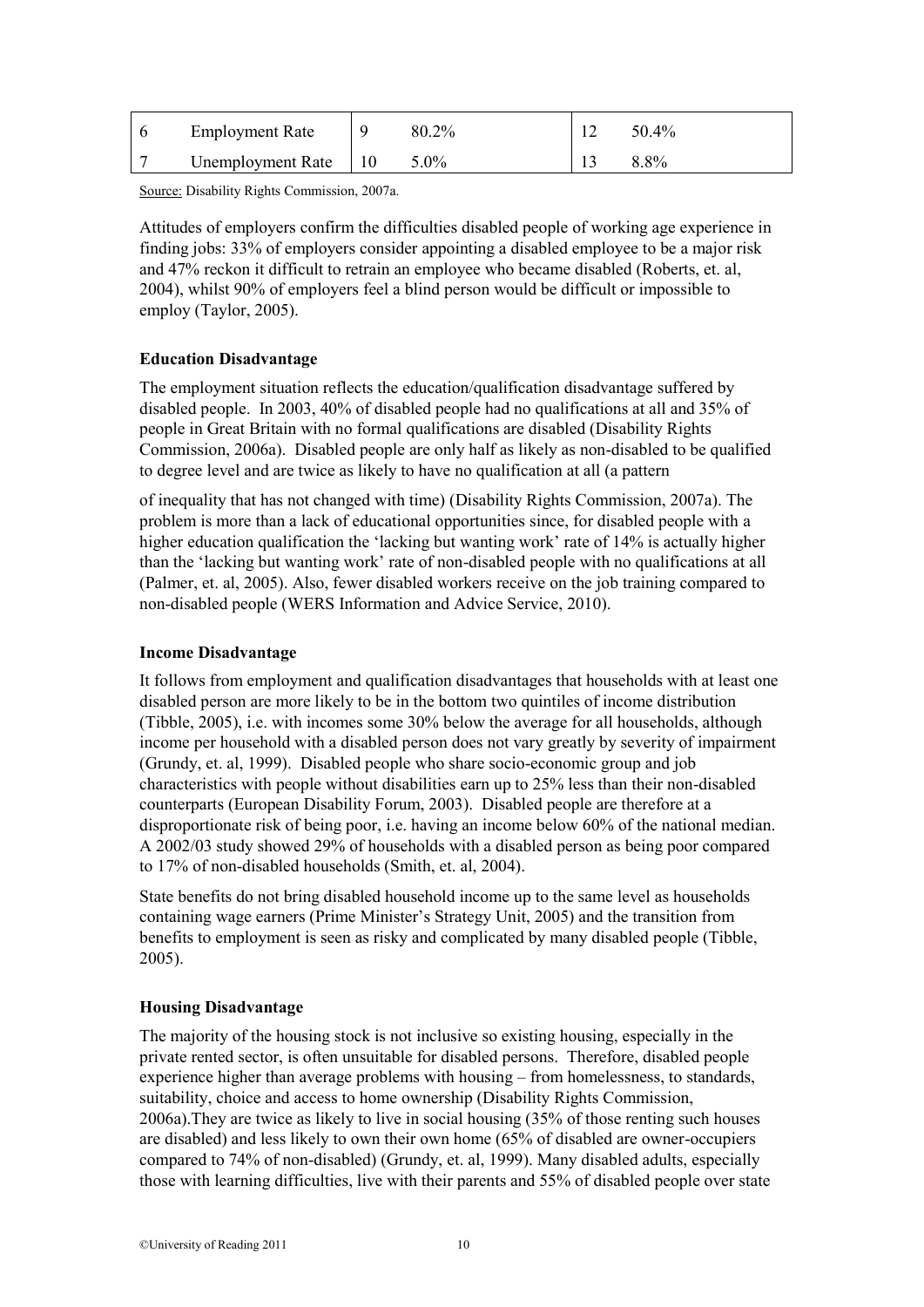pension age live alone (Grewal, et. al, 2002). Some 23% of disabled adults live in unsuitable housing; only half of disabled children live in suitable housing and 70% of families with a disabled child say their housing is unsatisfactory (Disability Rights Commission, 2006a), although the Office for Disability Issues (2008c) found 9 out of 10 disabled people said their home meets their needs (younger and visually impaired disabled were most likely to say their home was not suitable).

### <span id="page-10-0"></span>**Living Cost Disadvantage**

Disabled persons face additional costs for day-to-day living as well as for special needs – from major expenditure on building adaptation and equipment for independence, to higher living expenses for food, clothing, utilities and recreation (Smith, et. al, 2004;

Tibble, 2005). In the Family Resources Survey, 91% reported extra expenses on medications, 33% on medical supplies, 45% on heating, and 35% on transport (Grundy, et. al, 1999). Those with mobility and care needs face the highest additional costs, which can also be influenced by geographical location (e.g. region of residence; urban or rural).

Disabled people frequently need assistance: 40% of disabled people need help at least once a week, e.g. with cooking, shopping or cleaning; 13% need personal help at night and 19% personal day-time care (Grundy, et. al, 1999). Much of this care is provided by partners (Grundy, et. al, 1999) but full-time care is not compatible with employment for the partner (Burchardt, 2003): 2.2m people have quit full-time work to become informal carers (Disability Rights Commission, 2007b), bringing consequences for their household's income.

Although 89% of disabled people receive some form of social security (Grundy, et. al, 1999), the benefit system only meets 40% of the additional costs of personal care and specialised equipment (Burchardt, 2000). Local authority performance indicators show a poor record for supporting disabled people to live at home (CSCI, 2004) since services and support are currently not provided as of right but based on professionally assessed 'needs' (Disability Rights Commission, 2006a), i.e. an echo of the medical model of disability.

### <span id="page-10-1"></span>**Social Disadvantage**

Disabled people suffer social isolation and limited leisure opportunities (Burchardt, 2003), economising on holidays and going out. In the past 12 months only 32.3% of disabled people had participated in an active sport (cf. 59.6% of non-disabled), 24.1% had attended at least two arts functions (cf. 36.3%), 59.5% had visited an historical environment (cf. 72.7%), and their cinema attendance was half that of non-disabled people (Office for Disability Issues, 2008).

Some 73% of disabled people with mobility and sensory impairment report difficulties in accessing goods and services, 43% of them finding it very difficult (Disability Rights Commission, 2004a). Over a quarter of disabled people experience difficulties using transport, particularly those with mobility problems who make one-third fewer trips than those without such difficulties, are twice as likely to live in a household without a car, and have problems getting to and from bus-stops, whilst only half of those using rail travel were satisfied with how the arrangements worked out on the day of travel (Office for Disability Issues, 2008a).

Disabled people are under-represented in public appointments in Great Britain – only 3% of such (Disability Rights Commission, 2006a), and their participation in civic activities (as local councillors, school governors, etc.) if limited (Department of Communities and Local Government, 2006a). Disabled people also face disproportionate rates of violence, harassment, bullying and rejection (Disability Rights Commission, 2006a), e.g. 8% of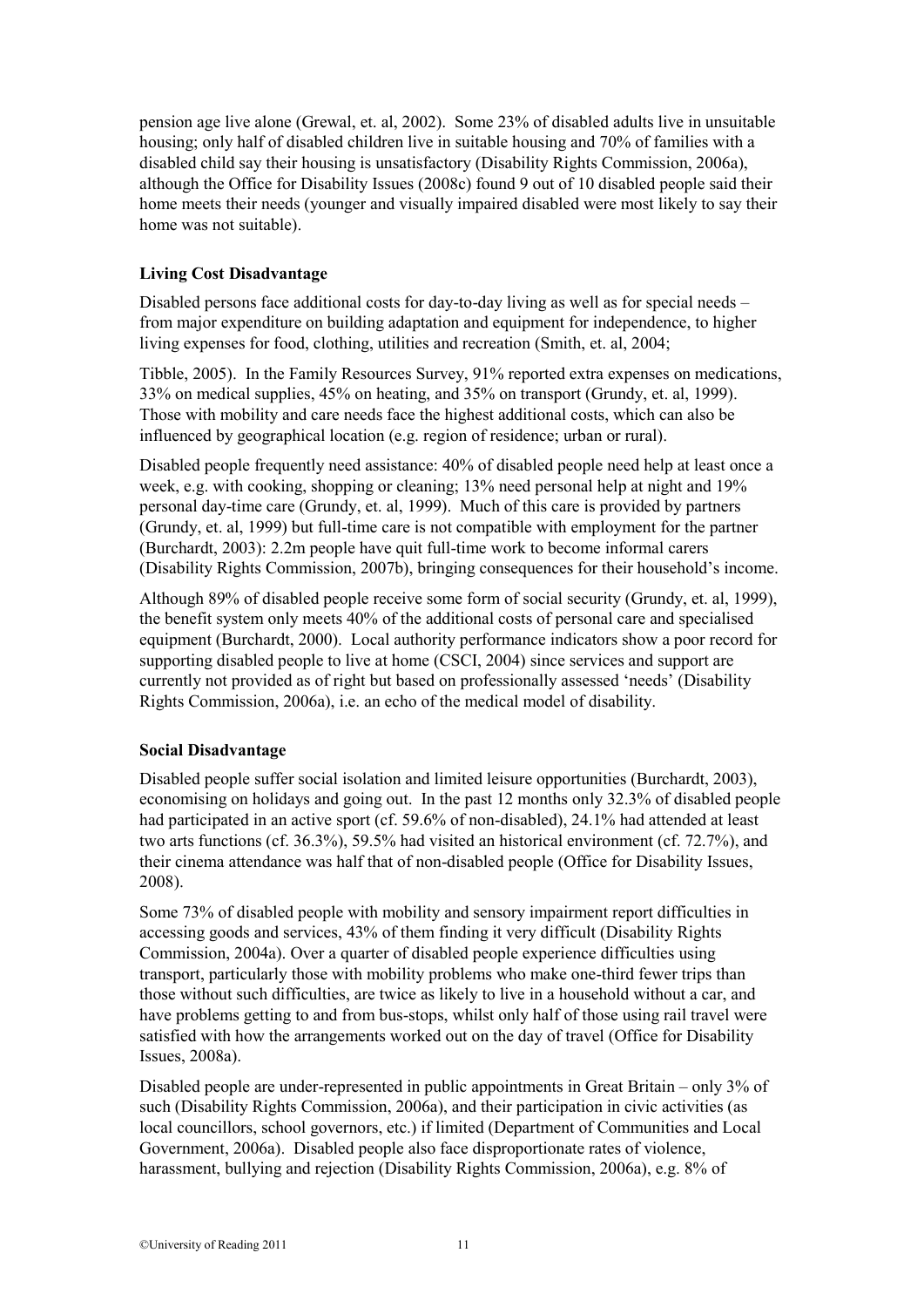disabled people in London suffered a violent attack in 2001/02 (compared to 4% of nondisabled (Mayor of London, 2003). In addition, disabled people suffer prejudice given the attitudes of others in society (Deal, 2007).

### <span id="page-11-0"></span>**Coping Strategies**

Disabled people do get out and about, often using **coping strategies** to overcome 'barriers' around the home and in the wider built environment to their activity limitations and participation restrictions. From 1988 OPCS data, Denman and Clarkson (1991) reported only 8% of disabled people as housebound, 14% needing assistance to go out, and 78% able to go out on their own: even in the severest disability categories (9-10) 60% did get out. Most disabled people had made an outing during the previous month  $-69%$  for shopping, 77% to visit family/friends (Grundy, et. al, 1999). National Online Statistics (2003), using 1988 OPCS data, show the most common mobility aid used by disabled people over 16 to be the walking stick (69%), then manual wheelchairs (9%), crutches and walking frames (8% each), and powered wheelchairs (2%). Of people using wheelchairs just over a quarter manage without help but nearly two-thirds always need assistance.

Historically disabled people have been treated as dependent, expected to fit into any services provided, rather than being recognised as full citizens entitled to independent living. A risk aversion culture has also limited opportunities for disabled people because other people see them as vulnerable to harm or exploitation or posing a risk to others. But, in essence, disabled people's needs are the same as those of other people although sometimes requiring different means to satisfy those needs.

### <span id="page-11-1"></span>2.3 Disability and the Built Environment

### <span id="page-11-2"></span>**Accessibility of the Built Environment**

Ergonomics established the  $95<sup>th</sup>$  percentile as a reasonable benchmark for inclusion, reflecting the dimensional characteristics of people at rest and moving and their range of physical capabilities. Whilst acceptable for single-task products, there is a cumulative exclusion effect in complex built environments where a much lower proportion of people will be accommodated if the least mobile 5%, the lowest vision 5%, the poorest hearing 5%, the lowest literacy 5%, the most obese 5%, etc. are excluded. Some 30-40% of the population face 'physical barriers' in using the built environment: not only disabled people are disadvantaged but also their companions and carers, those with temporary mobility problems, those pushing prams, people with luggage, etc. The 'barriers' are numerous: gradients, steps/stairs, rough/uneven and slippery surfaces, problems using both public and private transport, absence of level access to buildings, lack of resting places/seating, heavy doors, poor lighting, lack of colour contrast, narrow corridors/passageways, inadequate directional signage, as well as fittings, furnishing and equipment which are difficult to use and/or poorly positioned. Different aspects of the built environment will be barriers for people with different impairments.

People with disabilities focus on the functions of spaces, e.g. whether a fast-food restaurant has fixed or open seating, but lack of information on accessibility is a particular problem for the disabled person seeking to understand their local built environment. Social changes, however, are altering the expectations of disabled people as medical advancements and assistive technologies give more independence to some individuals but the full opportunities will only be realisable with inclusive access to the built environment.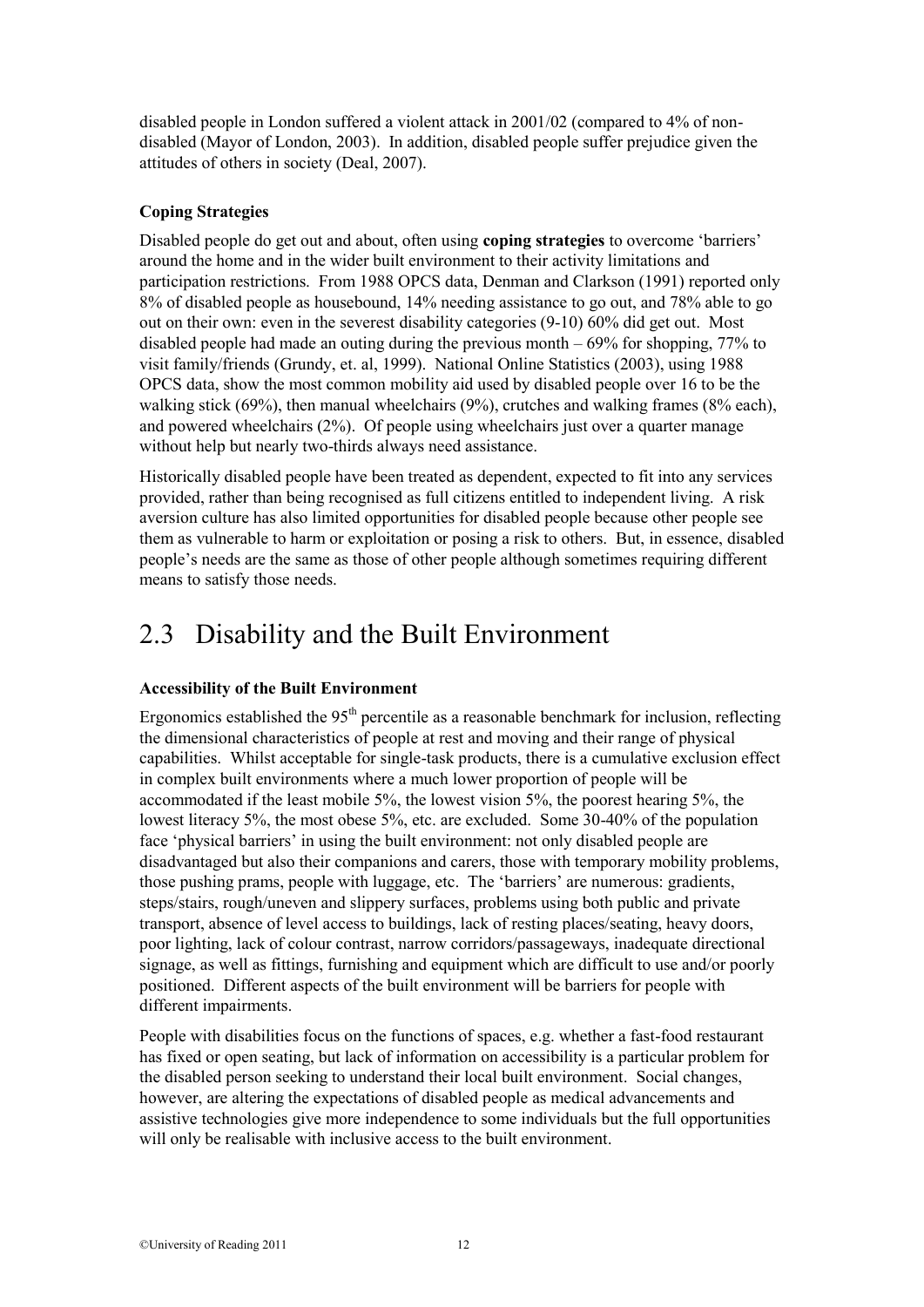### <span id="page-12-0"></span>**The Home Environment**

In 2006, 75% of disabled people were satisfied with their accommodation (down 5% on 2005), with unsuitable housing most prevalent in the private rented sector (where only 53% satisfied against 75% of social housing tenants and 78% of owner-occupiers) (Office for Disability Issues, 2008a). The existing housing stock will not cater for an ageing population with increasing numbers of disabled people expressing a preference for 'ageing-in-place'. There is, for example, already a 300,000 shortfall of accessible housing for wheelchair users (Disability Rights Commission, 2006a) and many local authorities have yet to introduce 'disability housing registers' to help match stock with need. Thus, for example, depending on their impairment disabled people can experience difficulty moving around their home because of limited space/steps/stairs; have problems using the bath; opening/closing doors and windows; reaching cupboards and the height of sinks/ovens/working surfaces; the positioning of switches/power points; with poor lighting; lack of audio/visual warnings, etc. More attention needs to be given to the availability/provision of facilities between 'hip and shoulder' height, adaptations such as stair-lifts and level access showers/baths. As well as the development of support-related housing based on telecare technology. The projected increase in older disabled people will also require an increase in residential and nursing home places and in home care hours (alongside a significant increase in number of older spouse carers of disabled people) (IPPR, 2007).

### <span id="page-12-1"></span>**Movement around the Built Environment**

The accessibility of the transport system (vehicles and termini) is critical if disabled people are to use the built environment to the full. However, the 1995 DDA suggests long lead-times for transport systems to improve the accessibility of their vehicles/fleets (Matthews, 2002). Nearly 60% of local buses now have low floor wheelchair access and priority seating for disabled passengers but 69% of disabled people do not use buses at all, two-thirds have problems getting to a bus stop and over half problems waiting at the stop; whilst 80% of disabled rail passengers were satisfied with the booking process, only a half with how the arrangements worked on the day (Office for Disability Issues, 2008a). How does a visually impaired person travelling independently find the correct bus stop, know which their bus is, find a vacant seat, and know when to alight from the bus: and how do they cope at unmanned railway stations?

Attention to the detail of the built environment is important, e.g. kerbs are the single important navigational tool for the visually impaired. 'Naked streets', involving 'shared' space, (where kerbs are taken away so the distinction between path and road disappears) are a major threat to the mobility of visually impaired people, exposing them to a much higher risk of accidents than other pedestrians. Some 2.3m parking badges have been issued to disabled people in England (Office for Disability Issues, 2008a) but location, number and layout of designated disabled parking spaces still poses problems, especially for disabled drivers using vehicles equipped with self-operated mechanical hoists to enable them to enter/leave their vehicle.. Most attention has been devoted to problems of using wheelchairs outside the home (e.g. Disability Living Foundation, 2003; Sapey, et al, 2004).

### <span id="page-12-2"></span>**Access to Buildings**

Gaining entry to buildings is a problem for many disabled people, especially those with mobility and visual impairment. The preferred means is a main entrance permanently accessible for everyone but, because of steps, thresholds greater than 25mm, narrow and/or heavy doors, lack of audio intercom, poor directional signage, etc., this is not always possible. Alternative means of entry, e.g. via an adapted side or rear entrance is often provided. Such 'special' provision is not compatible with the concept of independent and integrated access.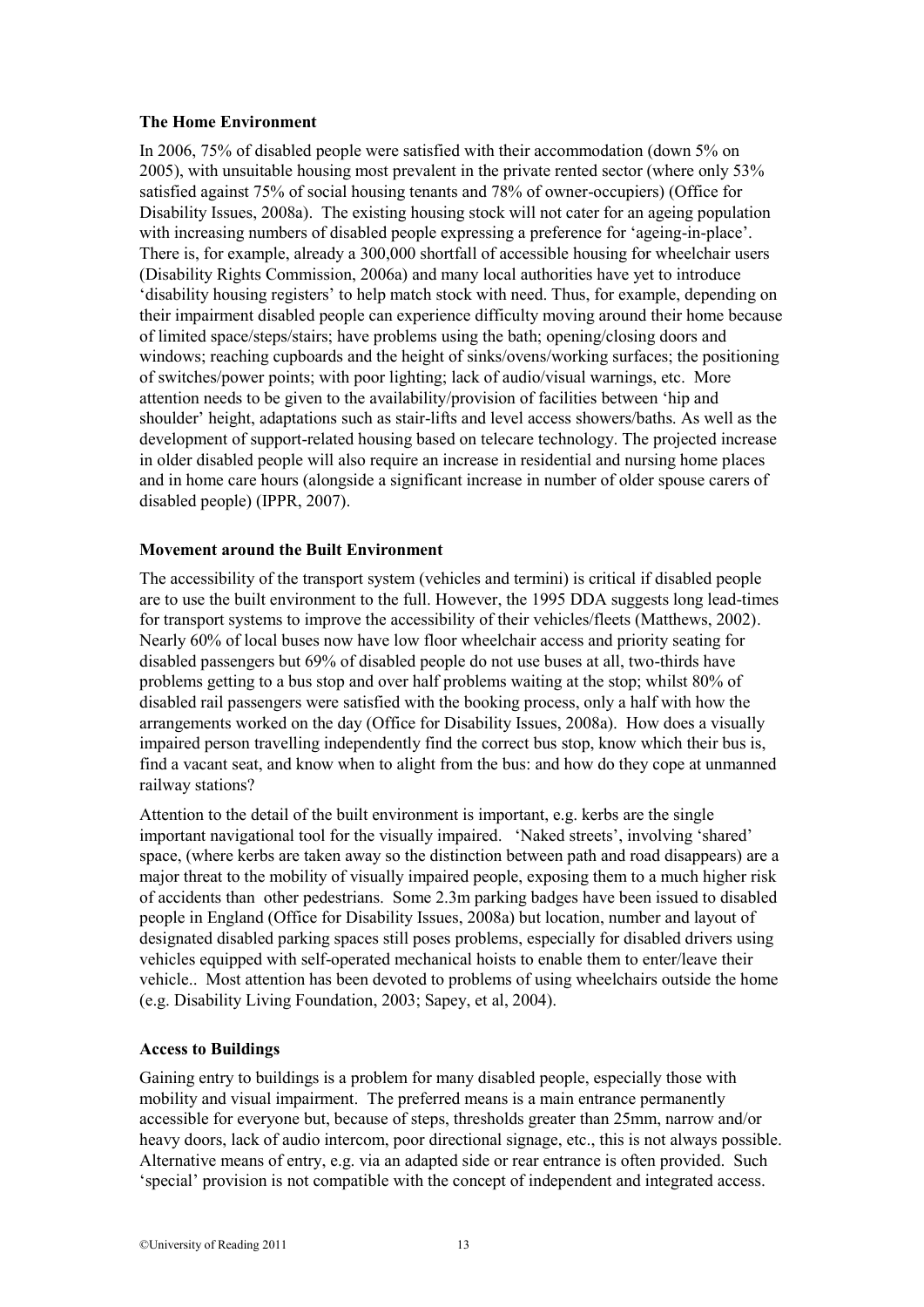Egress from a building, particularly in the case of emergency evacuation from a multi-storey building, raises particular issues where there are disabled occupants.

### <span id="page-13-0"></span>**Using Buildings**

The internal layout and 'legibility' of the built environment can impose choice limitations which disadvantage disabled people, not only those with mobility and visual impairment but also those with memory/place orientation difficulties: for example, the availability, type and positioning of seating or entry lines/queuing procedures in banks, main post offices, or fastfood restaurants. Lighting, decoration, and signage/communication issues are raised in addition to considerations affecting both horizontal movement within buildings (e.g. floor surfaces, doors and openings, thresholds, corridors) and vertical movement (e.g. usability and safety of steps/stairways, availability of lifts and functionality of their controls for the visually impaired user). Particular issues may arise where the disabled person is an employee working in the building, such as access to rest/social rooms and the need for a personal evacuation plan in the event of an emergency.

### <span id="page-13-1"></span>**Using Facilities within Buildings**

In the disabled person's home focus is on the person's ability to undertake basic daily activities and on how kitchens, bathrooms, toilets and possibly other rooms should be adapted/equipped to meet the needs of the occupant's particular disability. For example, the usability of sinks, hobs/ovens, cupboards, etc. in a kitchen by a person in a wheelchair, or their need for a level-access bath or shower. This fit-for-purpose argument should apply to all fittings and furnishings, e.g. door handles that can be used by anyone; switches/power points at the right height for all users which are strongly contrasted against their background; lever taps that need no grip to turn on and off; equipment, from washing machines to computers, adapted to make them automatically available to the visually impaired. Such reasoning applies equally to all workplaces and other buildings.

### <span id="page-13-2"></span>**New versus Existing Buildings**

Issues of inaccessibility remain commonplace in the existing, non-adapted built environment. Whilst refurbishment and even refurnishing/redecoration of existing buildings can deliver certain access improvements, new-build might be expected to incorporate current universal design thinking. This is not always so since the adoption

of best practice is voluntary and regulatory standards may fall short of that level. Moreover, inclusion is only one of several objectives of built environment design, but in the context of sustainability (of which inclusion is an integral element) it is expected that functionality and performance take precedence over pure aesthetics.

## <span id="page-13-3"></span>3. The Challenge to the Built Environment Sector

Modifying features of the physical/built environment is fundamental to achieving inclusive access (and social inclusion) if full benefit is to be gained from concomitant reductions in the incidence and severity of disability brought about by enhancing a disabled person's functional capacity and also by improving their performance through modifications to their social environment. In the case of the built environment, end-users (including disabled people) and paying clients are usually different – always with speculative projects but often too with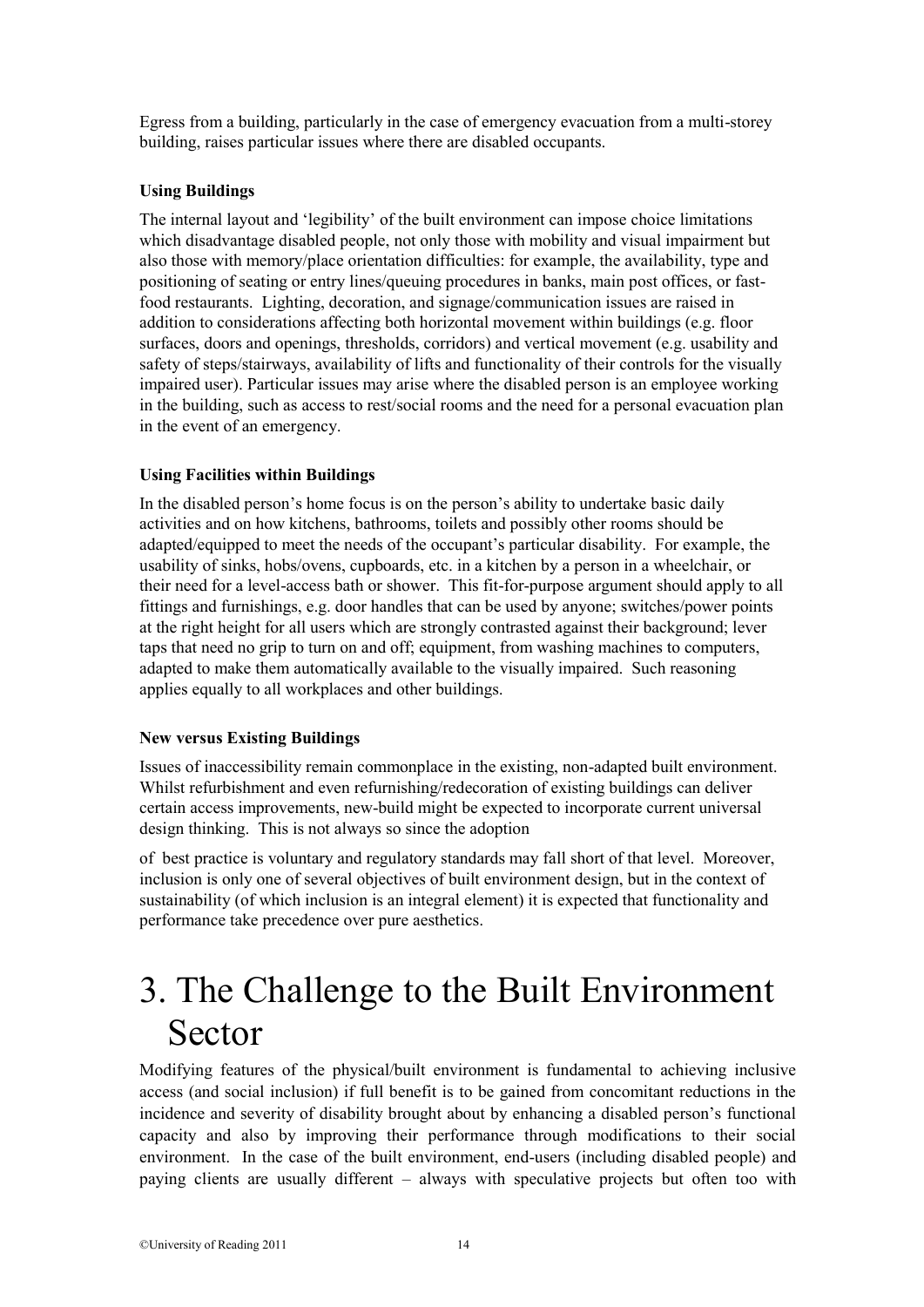bespoke ones – whilst the 'designers' (the architects, etc.) and the 'gatekeepers' (such as planning and building control officers) are not typical end users (and are rarely themselves disabled).

'New build' provides an obvious opportunity to deliver inclusive built environments where inclusive access is fully considered from the briefing stage of a project, through the design, planning/building control and construction phases, and incorporated into occupation plans and management in use. Much of the existing built environment pre-dates current disability legislation but such environments can be adapted or improved and opportunities certainly arise whenever buildings need refurbishment or renovation or even redecoration and refurnishing. Management in use of existing buildings therefore plays a significant role in identifying where access improvements are required and should contribute to the briefing, design and construction phases necessary to implement the improvement. Many service providers, however, claim lack of access to professional advisers about inclusive access (Pottinger, et al., 2005).

Promoting inclusive access throughout the built environment sector calls for an understanding of disability allied to the necessary skills to initiate design practices and implement systems which deliver fully accessible environments, i.e. the ability to think inclusively throughout the design, construction and management processes. Attitudes, including that of the stereotypical disabled person (in a wheelchair or with a white stick) and value systems must change. Inclusive thinking rests on three principles:

- *Understanding difference*, i.e. the diversity of disability and its consequences for individuals' cognitive and physical capabilities in using the built environment;
- *Acknowledging independence*, i.e. providing choice, autonomy and dignity for disabled people using built environments;
- *Ensuring integration*, i.e. disabled persons should be able to access and use the same space and facilities on similar terms to non-disabled persons.

<span id="page-14-0"></span>Getting it right for disabled people means everybody benefits.

### 3.1 Making Inclusive Access a Mainstream Built Environment Activity

'Inclusive practice' should be the norm, in which client, architect, project manager, etc. are committed to improving access and to involving disabled people as 'development partners'. Disabled people should become active participants, not simply passive recipients. The client can be the key in developing and communicating a clear brief, in making realistic financial commitment at the outset, and signalling adoption of integrated processes. Moreover, inclusive access is consistent with the sustainability concept, i.e. an inclusive environment is also a sustainable environment since whole-life durability and resource efficiency principles are common to both.

Inclusive access (or for that matter universal design) is a constantly evolving philosophy (not a fixed set of access/design criteria). The process monitors and delivers an environment guaranteeing not only equitable access but also allocating appropriate space for people and their activities, whilst ensuring ease of use in terms of understanding, physical strength, etc., and is safe, comfortable and healthy for all. Changing attitudes and priorities within the built environment professions/construction industry will depend on the factors discussed below.

### <span id="page-14-1"></span>**Understanding the Scale and Diversity of Disability**

Built environment professionals must raise their understanding of disability and of how impairments affect a disabled person's 'performance' in the built environment. They must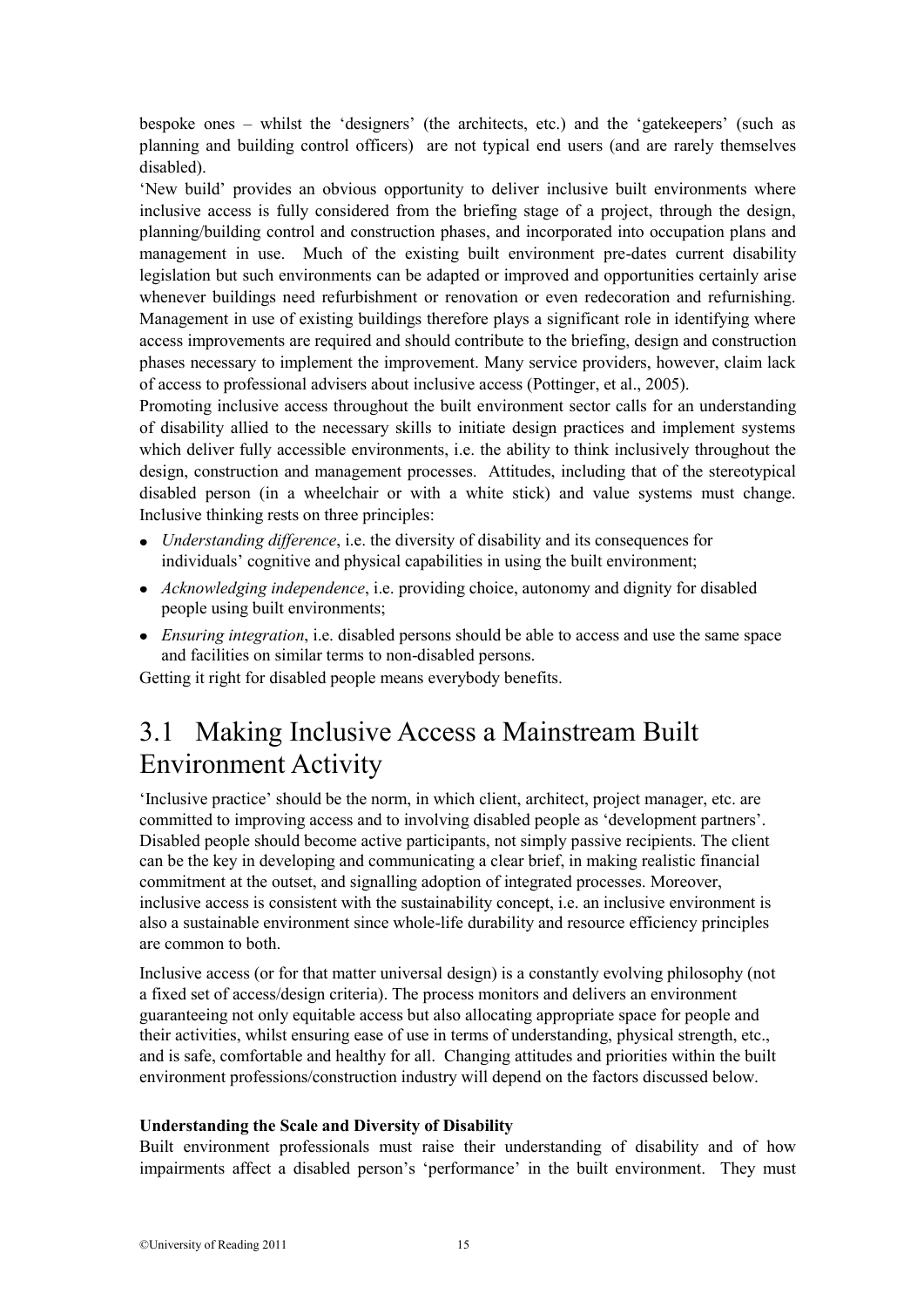recognise there is no single, 'packaged' solution for generating inclusive environments: the means to achieving independent and integrated living will be different for disabled persons with different impairments and circumstances. Disabilities, such as mobility and visual impairment require more of the built environment (e.g. alert paving/directional guidance paving for the visually impaired) than other disabilities, such as HIV. Issues may arise where the environmental adaptations required by disabled people with a particular impairment cause problems for disabled people with a different impairment, e.g. drop-kerbs are essential for wheelchair users but confuse visually impaired persons unless tactile surfaces or audio signals are incorporated.

### <span id="page-15-0"></span>**Better understanding of Disabled People's Requirements and Expectations regarding the Built Environment**

Disabled people should be able to get out and move around a place and use/enjoy its facilities in the same way and to the same extent as non-disabled persons. Disabled people have a similar range of interests and therefore need to engage in the same range of activities as non-disabled people. 'Coping strategies', still commonplace in the United Kingdom, should not be necessary. Social changes are raising the expectations of disabled people and the next generation of older people have higher expectations than previous generations (Boaz, et. al, 2005; Hayden, et. al, 2005). Needs-led provision/adaptation of the built environment, of which the concept of **independent living** (Disability Rights Commission 2006c; Gillison, et. al, 2005; Hurstfield, et. al, 2007; Parry, et. al, 2004) is an integral part, should become the norm. Even though concepts such as lifetime homes and neighbourhoods are well developed (Summer, 2002; Centre for Policy on Ageing, 2008), more research is needed to establish details of the environmental and housing preferences of disabled people (e.g. Percival, et. al, 2006).

#### <span id="page-15-1"></span>**Acknowledging the Interconnections between Areas of a Disabled Person's Life**

The emphasis on an independent and integrated solution to disabled access must apply throughout the mobility-access chain. Often solutions at project level lead to separate facilities, i.e. independent but not integrated, but the 'joining-up' of projects is critical to inclusive access since, for example, the right to work and an accessible workplace are no help if the disabled person cannot get to work because of transport and other physical barriers. In a wider context the design and management of the built environment can play a role in promoting and sustaining health and delaying onset of certain impairments since it is estimated that environmental and lifestyle factors are a major contributor to 60% of deaths nationwide due to chronic disease (CABE, 2006b).

### <span id="page-15-2"></span>**Recognizing Complementarity between Built Environment Design, Assistive Technology and Assistance/Support Services**

Activity limitations can be mitigated via assistive devices and/or personal assistance (e.g. a powered wheelchair can help overcome severe mobility and dexterity impairment) but participation restrictions normally require inclusive access solutions (e.g. shopping malls need to be fully accessible from bus stops and car parks to personal wheelchair users). Developments in technology are changing disabled people's social patterns, e.g. text messaging, signing and television sub-titling in the case of hearing impaired. Research, by way of example, is being undertaken into 'wearable independence', i.e. development of 'smart' clothing to monitor vital signs, body temperature and located geographical position, as well as protect against falls and offer impact protection (with all information collected being relayed to a 24-hour care provider (ESRC, 2007). The RNIB (Gill, 2007) review the potential of a suite of radio frequency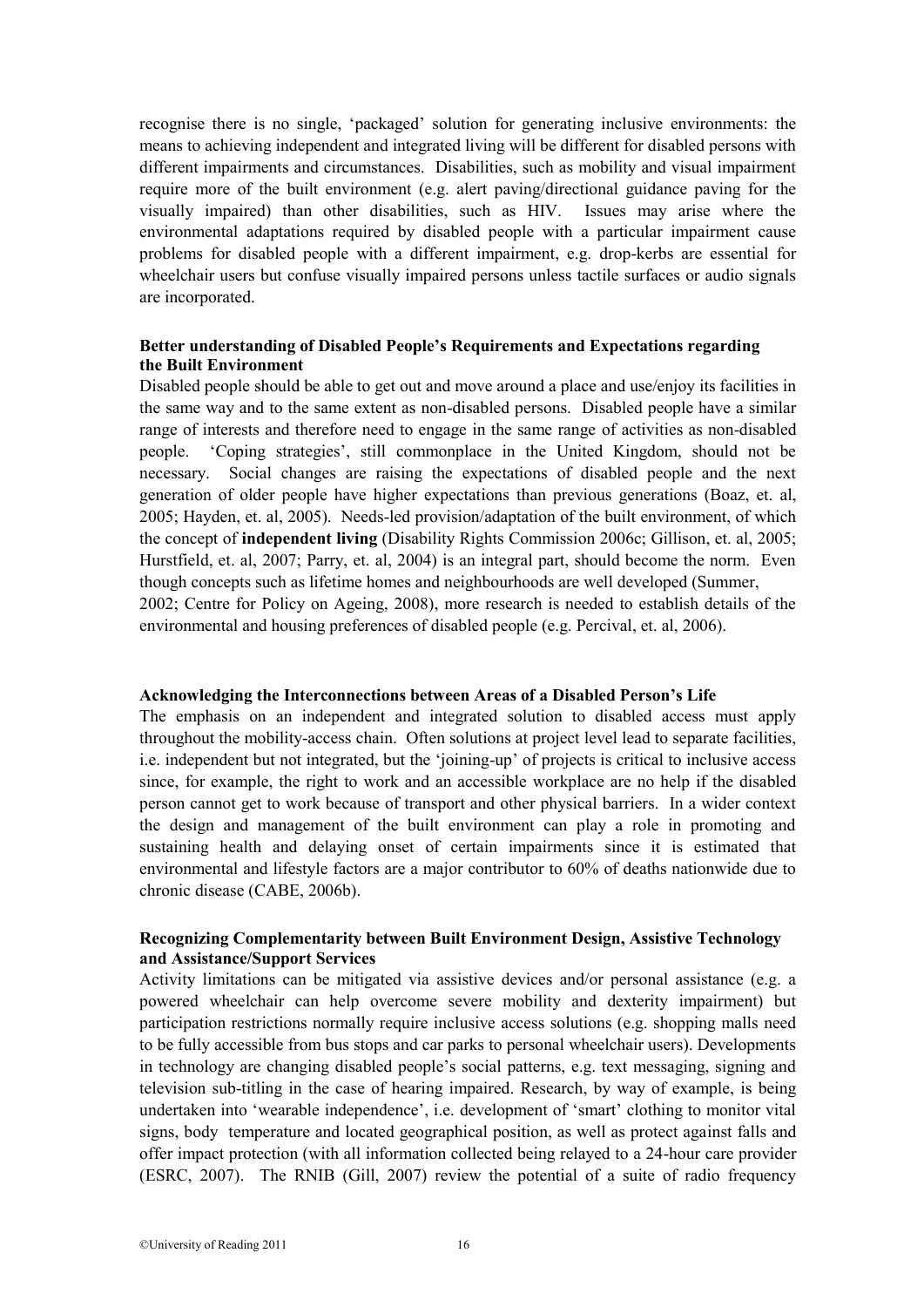identification devices, smart card systems, mobile communications, wireless systems, new field communications, biometric systems, etc. to help visually impaired persons to negotiate and use the built environment. Such ambient intelligence systems will need geographical positioning to be an integral part of built environment/buildings.

Assistive technology may be substituted for assistance/support services (Heywood and Turner, 2007), the pay-back period estimated at no more than 10 years (Wanless, 2002) but the effect could be to increase the isolation of single, older disabled people unless their participation in civic/community activities is enhanced via inclusive built environments and, where necessary, appropriate support services. Such complementarity of built environment design, assistive technology and support services points to the multi-professional nature of the overall design process, raising issues of designer responsibility and the potential roles of non-built environment specialists in project teams.

### <span id="page-16-0"></span>3.2 Implications for the Built Environment Project Process

Inclusive access must be a clear objective from the outset of any built environment project. However, since most built environment projects are likely to have multiple objectives/goals (e.g. including energy-efficiency and other aspects of sustainability, profitability/costeffectiveness, etc.), issues arise as to how best to involve the 'disability perspective' in the process, how to integrate this with other stakeholder interests and professional roles, and the development of any assurance system to check compliance with inclusive assess principles. Design decisions are rarely the preserve of a single property actor since design specification brings together diverse strategies/interests, although certain property actors have more power than others to shape development, i.e. not all viewpoints will necessarily be equally represented.

### <span id="page-16-1"></span>**Integrating Inclusive Access into the Project Process**

Consideration of inclusive access must be formally structured into an integrated process; the latter should not be viewed as s set of separate deliverables at each stage but as a sequence to be managed by the same project team. An access strategy needs to be formulated at the proposal stage; developed during the design/planning phase into access statements for both planning and building control approval; tender/contract documentation must include access specifications and provide the basis for compliance monitoring during the construction phase; and incorporated in occupancy access statement plans approved at handover, so providing the basis for regular access review by management (Goodall and Pottinger, 2010). A British Standard, BS 7000-6, exists for managing inclusive design at corporate and project levels (British Standards Institution, 2005),

### <span id="page-16-2"></span>**Involving Disabled People in the Project Process**

An equal opportunities argument, rooted in human and civil rights legislation, underpins the participation of disabled people in all of society's activities, including decision-making. Put simply, disabled people are best placed to know what they need from their environment and they should therefore be involved at both policy formulation and project development levels.. [Social science discussion has highlighted the critical/emancipatory approach, i.e. that research involving disability should be undertaken/controlled by disabled people (see, for example, Barnes, 2001; Beazley, et al, 1997; Bury, 1996).] Government policy seeks to empower disabled people in decision-making, including the planning/built environment field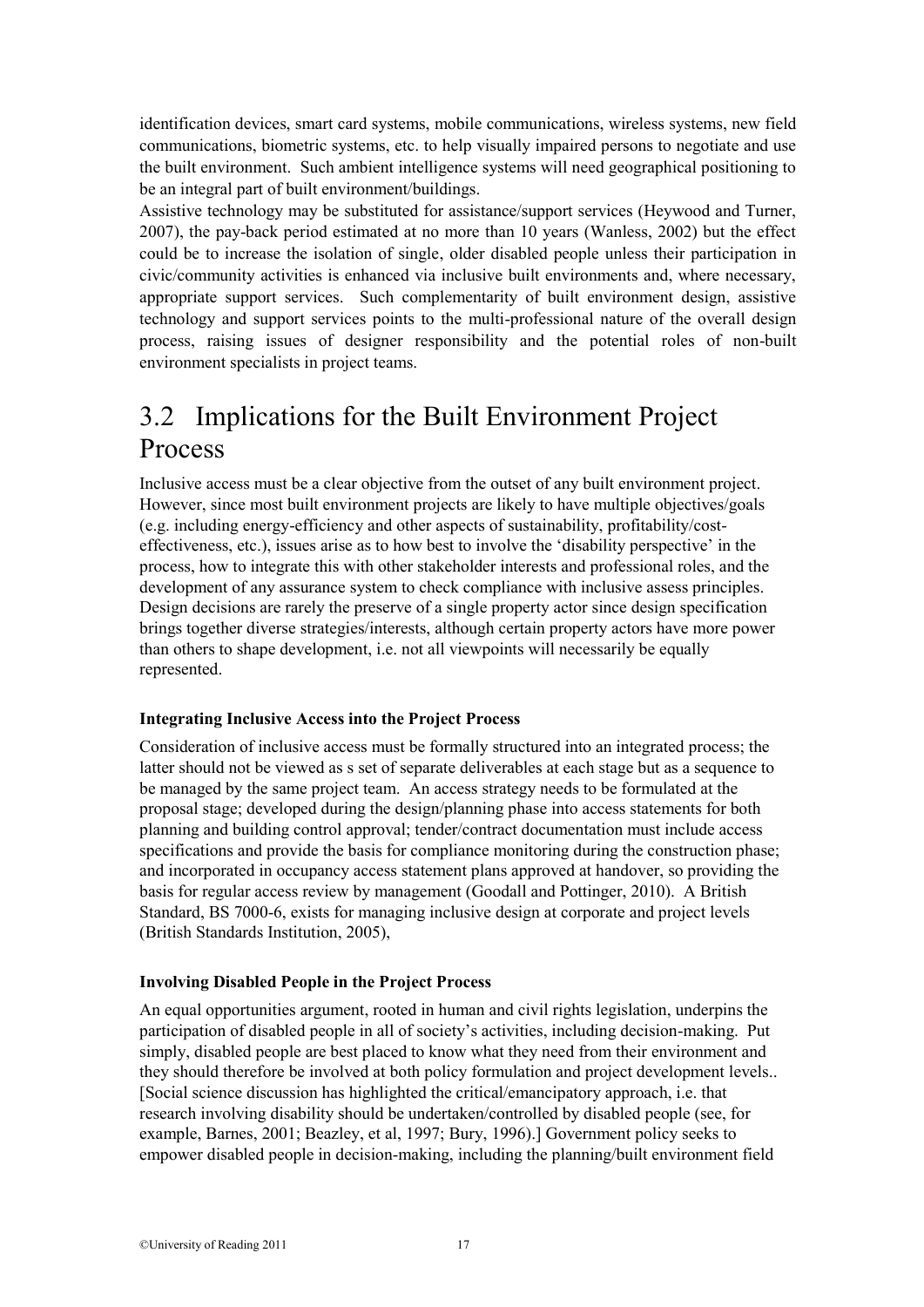(Prime Minister's Strategy Unit, 2004; Office of the Deputy Prime Minister, 2003) and the independent living strategy (Office for Disability Issues, 2008).

At issue, on the one hand, is the nature of the empowerment since involvement may range from tokenism through consultation and collaboration to full participation in decision-making, as experience from planning and community-based tourism development demonstrates (e.g. Arnstein, 1969; Bahaire and Elliott-White, 1999; Dredge, 2006; Jamal and Getz, 1995; Morris, 2006; Plummer, et. al, 2006; Pretty, 1995; Simpson, 2001; Tosun, 2006; Tyler and Dinan, 2001). On the other hand, who should be involved in the process to ensure appropriate consideration of all relevant disabled users' needs – volunteer samples, organisations representing disabled persons and their interests (e.g. RNIB, SCOPE, etc.), carers, social/care services, or local access groups? The Disability Rights Commission (2004a, 2004e) recommended that local access groups should play a role in the process.

Opportunities for creative thinking and collaboration are greatest at the earliest project stage: design needs to understand and cater for end-users' requirements (Cole-Colander, 2003). There is a need to involve and communicate with all stakeholders such that end-user engagement is vertically integrated into the project design, i.e. design through briefing and briefing throughout the design stages. Foreseeing key issues at the earliest opportunity and maintaining contact throughout project design and statutory processes leads to effective solutions which can be confirmed via post-occupation evaluation involving disabled stakeholders. Although an initial 'vision' statement may involve at best probably only client and architect, the other stakeholder inputs are needed from the outline/proposal stage: design professionals can learn from disabled users' experience of similar environments elsewhere and especially from any coping strategies they have evolved in order to use those environments. Site visits during construction (or use of sample rooms) involving potential users should be considered. Increasing the number of stakeholders involved in any project adds layers of complexity, especially how compromise is reached between various stakeholder interests. Finding a common language (see Luck, 2003; Luck and McDonnell, 2005) between client, architect/designer and disabled end-user may be a problem and require some 'training' for any disabled participants beyond that currently available regarding their DDA rights.

### <span id="page-17-0"></span>**Composition and Leadership of the Project Team**

Interdisciplinary project teams will only be formed for the largest projects and understanding the roles and responsibilities of team members in planning and delivering inclusive access raises issues of leadership, knowledge transfer and integration. The professionals comprising the project team will be drawn primarily from built environment specialisms and led by an architect, or increasingly, a project manager. Whilst all members of the project team should have an awareness of access issues (and some might even have inclusive access/design training) it is highly unlikely that many will have personal experience of being disabled. Most project teams will not contain an access specialist, although such person may be retained on a consultancy basis to advise, for example, on the preparation of access statements required for planning and building control approval. Depending on the project, the team may or may not contain other specialists (e.g. occupational therapist in the case of a new community health centre, a sports science specialist for a new leisure centre), even on a 'temporary' membership basis. Understanding the potential of each expert's input to the design process is critical, e.g. a facilities manager may offer new insights into the long-term use of a proposed building based on their experience with existing properties.

End-users will rarely be represented on project teams so consultation is the primary means of contact with potential disabled end-users. Since the latter will not be participating in design/decision-making, the extent and nature of the feedback must be considered. The role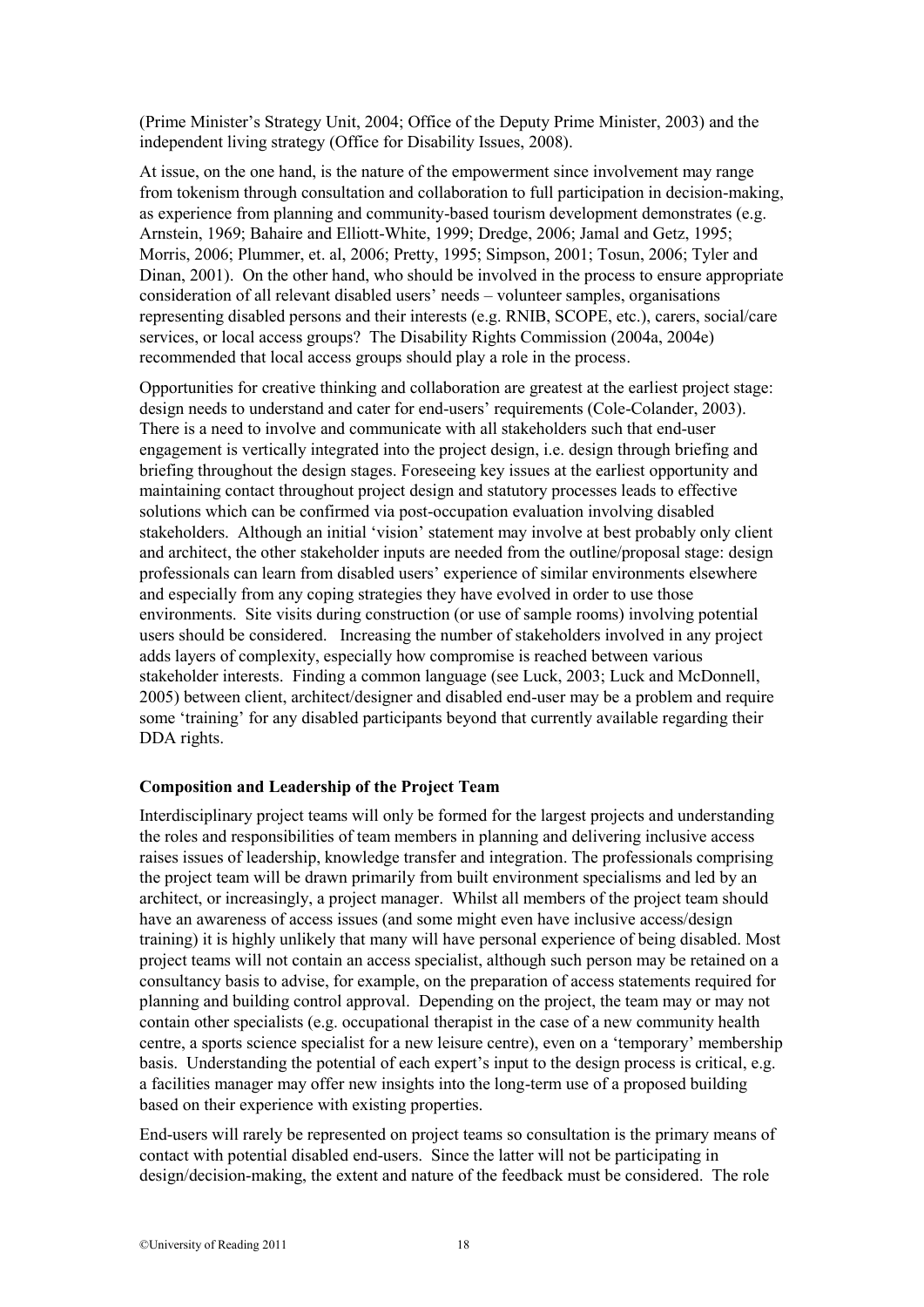of the client (individual or organisation commissioning a project) should also be stressed, since, although reliant on their professional advisers, clients need to appreciate from the outset the importance of accessible buildings (CABE, 2003) and need to be educated that legislation/regulations provide only a lowest common denominator.

#### <span id="page-18-0"></span>**Quality Assurance for Inclusive Access**

Progress towards equality for disabled people in the built environment should be evaluated (Office for Disability Issues, 2007). Poor access is the result of many factors – poor advice on access arrangements, low quality of building work, poor decisions about fixtures and fittings, poor management and maintenance of facilities, inadequate signage, etc. (Knight and Sked, 2007). Thus, at project level, there is a place for a quality assurance system which ensures compliance with inclusive access design principles throughout the whole project process. The design process is a logical examination of options leading to a preferred solution, which becomes a detailed brief/plan from which specification of materials, equipment, etc. follows (e.g. choice of materials which facilitate inclusion by their texture, colour contrast or acoustic properties). On-site project management, by ensuring specifications and plans are strictly adhered to, delivers the appropriate quality of implementation. Performance criteria/benchmarks for inclusive access should be set in the project brief's access strategy and a work plan developed which incorporates inclusive access monitoring through all stages of the design/construction process (since external requirements, such as design and access statements which now accompany most planning applications, merely ensure perceived rather than actual needs of disabled people are considered). Operational performance is as important as design performance and whole-life cycle thinking must start at the earliest design stage: post-occupancy review will reveal any shortcomings. The desirability of introducing a certification scheme [cf.: 'green' accreditation/energy-efficiency schemes) might be considered.

### <span id="page-18-1"></span>**Continuing to Improve Access**

The 1995 DDA made accessibility a **continuing duty** for service providers (who are major owners/occupiers of existing and new buildings). Means and levels of accessibility should be regularly reviewed. Future developments in assistive technology, for example, will extend opportunities for disabled people to participate in society and built environment professionals need to anticipate how such developments can be assimilated into the built environment. For example, sat-nav systems (which can already pinpoint the nearest filling station for a motorist getting low on fuel) must have potential as an information and guidance source for disabled users of the built environment; SMART rehabilitation should make it possible for more to continue to live at home as they age. For a new building complex, post-occupancy evaluation provides the first test of whether the inclusive access design intentions have been met: user/non-user or visitor/non-visitor profiling may be required to reveal limitations. For existing buildings, 'wear and tear' in use is to be expected, thus maintenance and repair, alongside redecoration and refurbishment, are necessary to maintain and improve the level of accessibility. The facilities manager has a pivotal role to play in the case of buildings in use.

### <span id="page-18-2"></span>3.3 Possible Obstacles to achieving Inclusive Access

Alongside the issues discussed above, reservations may exist as to what can be achieved because the built environment industry has concerns about cost implications, arising from competitive pressures, health and safety, and uncertainties arising from the legal framework.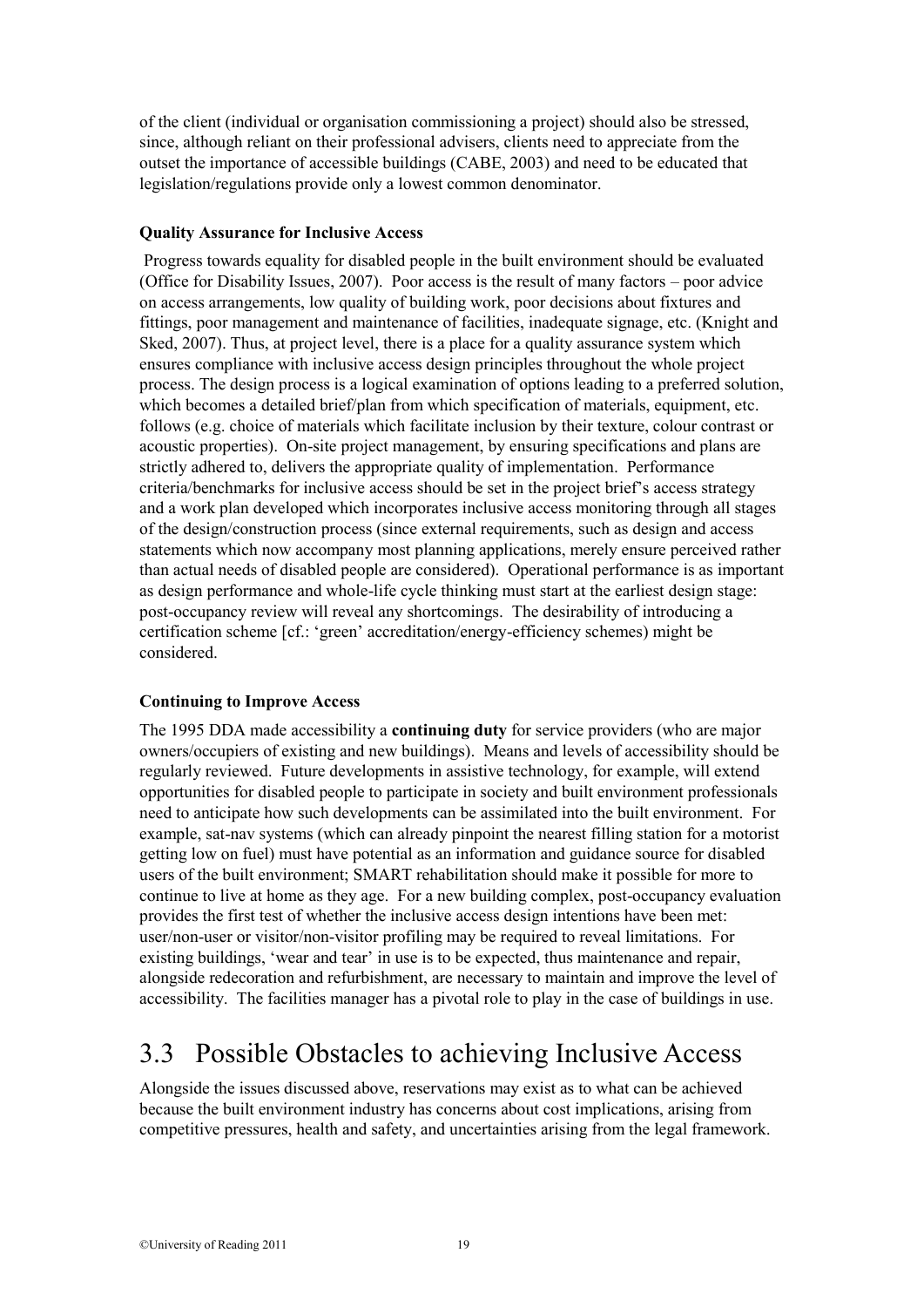### <span id="page-19-0"></span>**The Cost Implications of providing Inclusive Access**

There is concern that inclusive access/design slows down time to market and increases costs. Even prior to the current economic downturn with its severe consequences for the level of building activity and financial stability of property markets, the industry was under pressures to reduce unit costs. In housing, for example, in both public and private sectors dwelling space standards have been pushed down towards the regulatory minimum in the public sector and what the market will bear in the private sector. Policy driven pressures to increase housing density and reduce costs is leading to smaller dwellings, mitigate against the adoption of higher accessibility standards and sits unhappily with disabled households needs, especially those using wheelchairs, which highlight the importance of space. In the United Kingdom, financial or other assistance for commissioning clients is limited to favourable treatment under schemes such as Industrial Buildings Allowance.

There have been relatively few studies to date of the relative costs and benefits of improving accessibility to the built environment (Meager, et al., 2002; Lansley , et al., 2004) but clients and developers must be convinced inclusive access represents good practice. Inclusive access/design will add little to new build costs, including allowance for costs of appropriate consultation with representative disability interests. Lifetime costs, not initial build costs, should be the focus. Inclusive access can be cost-effective in terms of lifetime project costs since early consultation eases the planning process, reduces the risk of potentially costly alterations during later design and construction stages, and avoids adaptations during the building's early life. Moreover, an inclusively accessible property enjoys a competitive advantage, increases market size, greater end-user satisfaction, and therefore enhanced market value. From society's viewpoint investment in inclusive access, e.g. housing, can lead to savings elsewhere, such as in social/support services (Heywood, 2001).

Standardisation of those elements of a building or space that must meet a precise design standard, e.g. the accessible toilet, will increase opportunities for off-site construction and cost control. Such elements are preferred by many disabled people because the layout is predictable. Standardisation can be problematic given the diversity of disability and the lack of standardisation of assistive equipment, e.g. specifying door widths given the variability in design, size and functionality of wheelchairs, or of disabled parking spaces where disabled drivers use vehicles of varying size and entry/exit methods differ (vehicles with rear or sideextending hoists/lifts need very different parking dimensions).

### <span id="page-19-1"></span>**Health and Safety**

Health and safety considerations, under a culture of risk aversion, may be justification for not improving access, especially in existing buildings, on grounds that a disabled person's presence poses risks to others. Who is being protected in this case: the service provider, the built environment professionals, other users/visitors? Sensible risk management balances benefits and risks, with a focus on reducing real risks and acknowledges that end users (in this case disabled people) must exercise responsibility (se also CABE, 2005).

Egress from buildings, however, does require better consideration. Emergency egress routes, informed by fire risk assessment, must be specified in access statements but designer and service provider perceptions of their capacity to offer accessible evacuation from a building – especially their understanding of the different forms of emergency evacuation (protective, preventive, rescue and reconstructive) (Christensen, et. al, 2007) – is limited. Particular problems arise for wheelchair users evacuating a multi-storey building in an emergency when lifts cannot be used: alternatives, such as 'evac-chairs' (usable on stairs) require storage, 'refuge' space and (trained) assistants to use.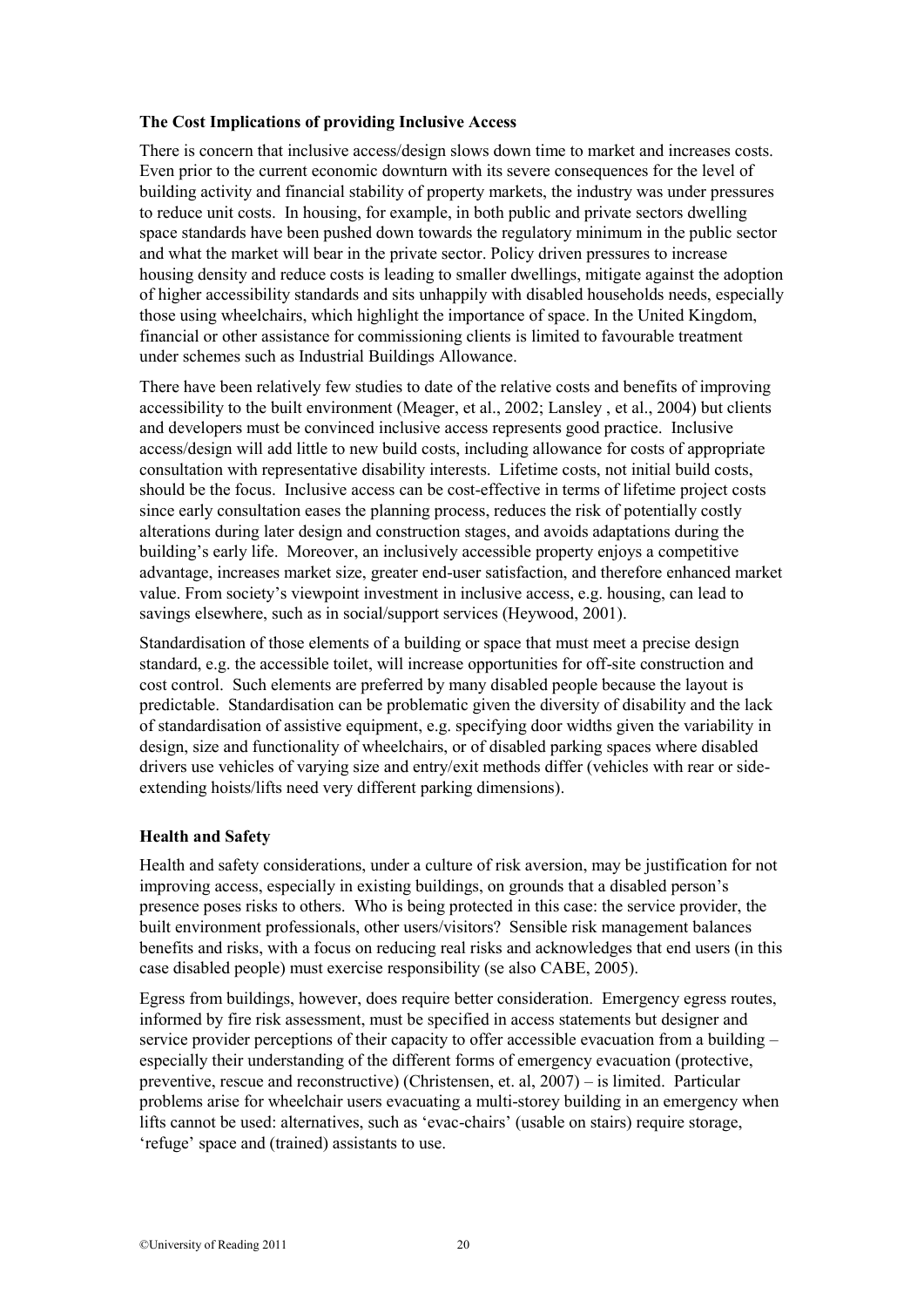#### <span id="page-20-0"></span>**Uncertainties arising from disability discrimination legislation**

Disability discrimination legislation is not property or planning law (see also Lawson, 2008) and uncertainties arise as to how the DDA requirement for **reasonable adjustment** applies to the built environment, since 'reasonableness' is a subjective concept. The DDA introduced a retroactive requirement which applies to existing buildings but reasonable adjustments are not defined in the DDA, nor in the accompanying code of practice (Disability Rights Commission, 2002b). Implicit in the concept is that some adjustments may be viewed as unreasonable (perhaps on the grounds of excessive cost for the benefit of only a few disabled users, or on health and safety grounds). Refusal of planning consent does not excuse a service provider from compliance with the DDA. Moreover, compliance with access standards, such as Building Regulations Part M, does not guarantee compliance with the DDA (it is also noted that the definition of disability used in Part M differs from the DDA definition). Prideaux (2006) suggests the reasonable adjustment concept dilutes the effectiveness of the DDA requirement, arguing the test of reasonableness favours the service provider, i.e. it involves discretionary choice which may lead to or preserves discrimination.

The DDA adopts an individual rights-based approach to the problem of discrimination (Doyle, 1997), placing the onus on a disabled person who believes they have been unlawfully discriminated against to institute a claim, which, if not settle via conciliation will be determined by a civil court. The cumulative effect of civil court decisions over time will clarify what reasonable adjustments are required under the DDA.

The intention is that DDA requirements can change in line with advances in technology and national best practice, thus the Act imposes the continuing duty on service providers to review regularly access policy. This raises uncertainties about the 'shelf-life' of any building adjustment (although any construction, post-October 1994, to current Building Regulation Part M standards will not have to be removed/altered for 10 years from the date of completion).

The uncertainty is exacerbated by the flexibility inherent in the DDA with regard to the options to service providers which qualify as reasonable adjustments. The DDA is not specifically about making structural alterations to the built environment and a building/property-based response may not be the only solution to providing disabled access – a means of avoiding a physical barrier or an alternative method of delivering a service may be a reasonable adjustment.

### <span id="page-20-1"></span>**Uncertainties arising from planning and building control**

The design and access statements now required with most planning applications are not as comprehensive as the access statements described by the Disability Rights Commission (2004d) and do not remove the need for a further access statement to inform Building Regulation consent (CABE, 2006a). For planning purposes such statements should take a holistic approach demonstrating appreciation of site context (topography, local transport links, etc.); explaining how the design ensures all users have equal and convenient access to the building, spaces and public transport network [or explaining deviations from guidance due to site constraints and how adverse impacts have been minimised]; setting out layout and interior design considerations, landscaping and appearance; and noting how consultation with community and access groups informed the process. Access statements to secure building control approval focus on internal and structural design features, require only limited formal consultation (e.g. with the fire service), and have to demonstrate how design satisfies Building Regulations Part M [or explaining deviations therefrom].

The Lifetime Homes Standard has variable status: in Wales and Northern Ireland it is compulsory for all new social housing, whilst in Scotland similar but not identical criteria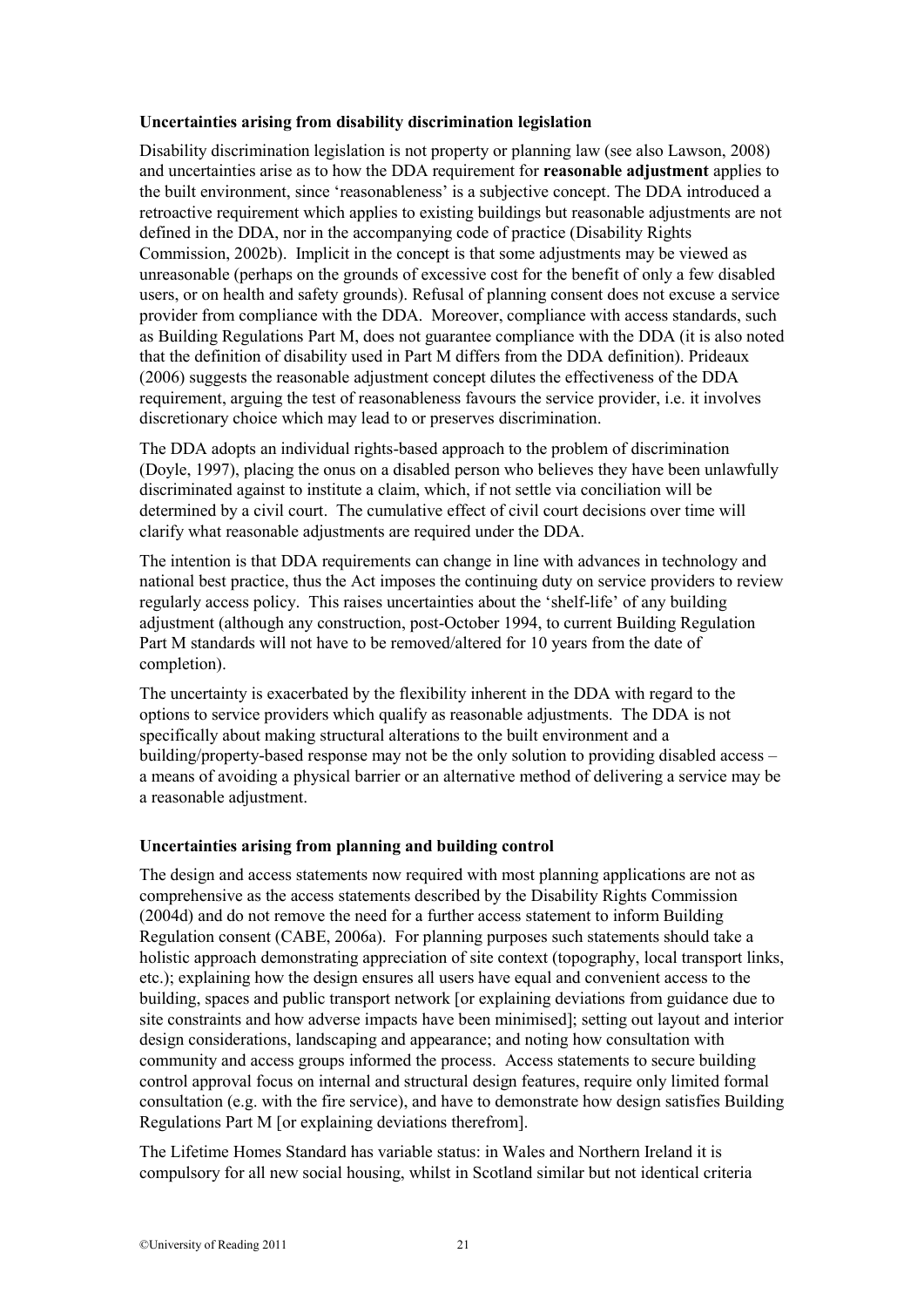apply, but in England a voluntary approach is adopted through the Code for Sustainable Housing (Disability Rights Commission, 2007a) (although the top level 6 rating can only be achieved if the lifetime homes standard is met).

The benefits of inclusive environments may be widely understood and legislation/regulation exists to promote better accessibility of new developments and to encourage upgrading of existing environments (the majority of which date from earlier periods when inclusive access was not a priority). Physical barriers are still commonplace and reasonable adjustments not always straightforward. The time-lag before the majority of buildings and the built environment are fully accessible will be considerable. There is a danger that Part M standards are seen as prescriptive, lending support tot the argument that access statements ensure perceived rather than actual needs are considered. However, if these standards are regarded as minima creative design need not be stifled and superior standards such as BS 8300 (British Standards Institution, 2009) or ideas from consulting disabled people can be adopted. Even so, by 2020 Building Regulations Part M will have applied to new dwellings for 20 years and the proportion of dwellings meeting the 'visitability standards' will have increased in the overall housing stock but, at current building and demolition rates, the proportion of housing stock in Great Britain conforming to Part M standard will be only 12% (IPPR, 2007). Raising the rate at which accessibility is improved in existing buildings and environments remains a major task, especially where the overall policy context has multiple objectives, including energy efficiency and sustainability. Major projects, such as the 2012 London Olympics, will deliver significant improvements in specific places but economic recession and funding problems, as experienced by Metronet in the upgrading of the London tube network, are likely to delay progress.

## <span id="page-21-0"></span>4. Response and Prospect

Transforming the built environment to be all inclusive is a mammoth task but positive action has increased significantly in both public and private sectors over the past decade.

### <span id="page-21-1"></span>4.1 The Role of the Public Sector

Public sector efforts to promote an inclusive built environment are embraced within the wider context of government social inclusion policy (since the complementarity of the built environment, assistive technologies, and support services is acknowledged when implementing policy).

### <span id="page-21-2"></span>**Commitment to Social Inclusion**

As part of social inclusion policy the Government is committed to improving disabled people's life chances (Prime Minister's Strategy Unit, 2004) and, in June 2009, signed the United Nation's Convention on Rights of Persons with Disabilities which embodies principles of independence and freedom of choice for disabled persons. In April 2008 the Government launched its **Independent Living Strategy** [ILS] designed to deliver real choice and control for disabled persons to ensure them greater access to housing, health, education and training, employment, leisure, transport and mobility opportunities, and participation in community and family life. A consultation exercise on how best to involve disabled people in monitoring progress in implementing the ILS confirmed the problem of achieving full representative coverage of the disabled population; concluded it would be best to use and develop existing networks, such as Putting People First and Equality 2025, to create a two-way communication channel between Government and disabled people; and highlighted the importance of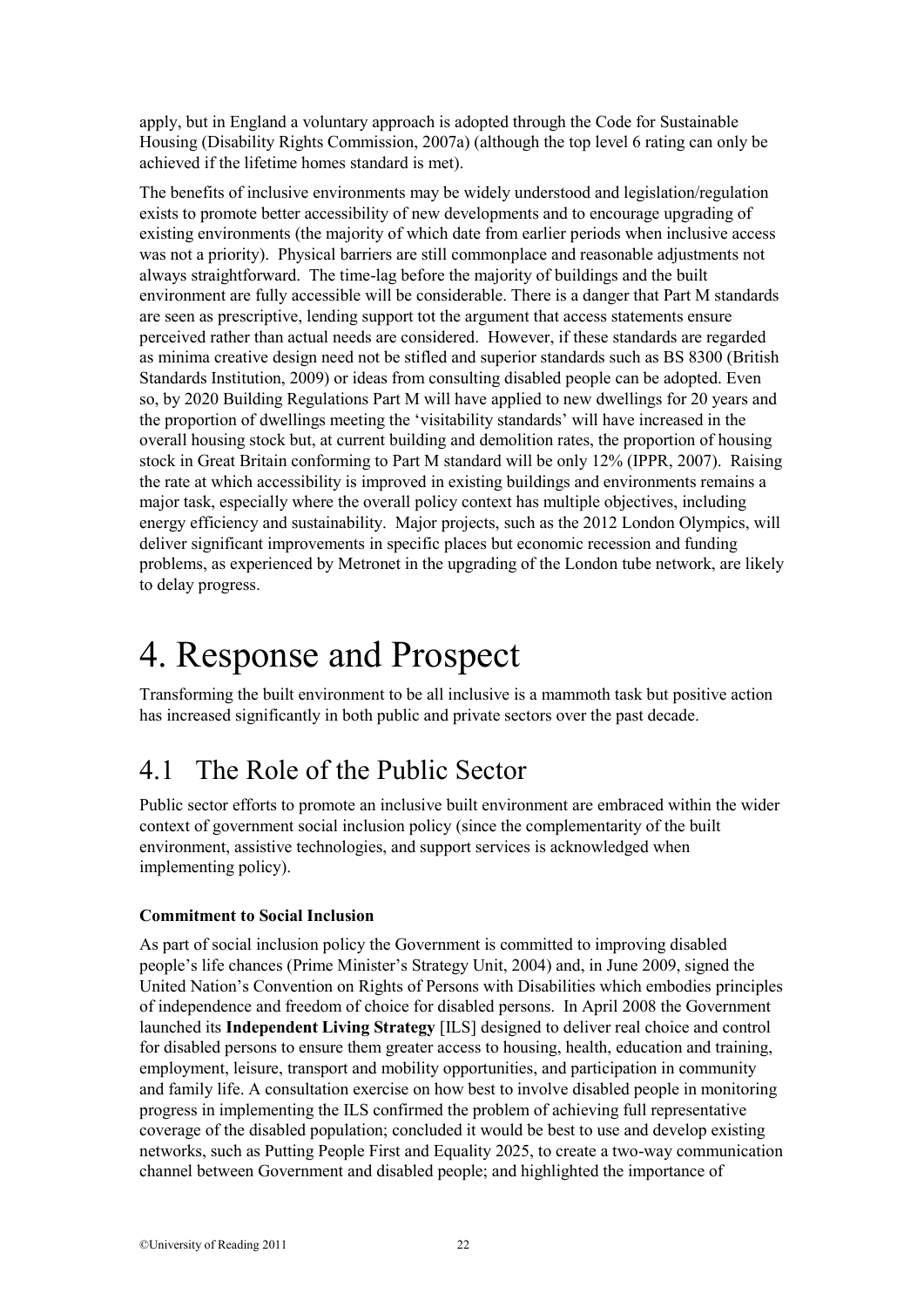building capacity among disabled people to enable them to play a role at national and local levels (Office for Disability Issues, 2008b).

It is acknowledged that the means for achieving independent living varies between disabled persons in different situations and does not involve disabled persons doing everything for themselves (Prime Minister's Strategy Unit, 2004). Thus, for example, developments in social care and housing policy are of significance (e.g. Department of Health, 2006). Most people would choose to remain living independently in their own homes as they age and 90% of the public anticipate, if they need support, they would receive social care services enabling them to do so (Disability Rights Commission, 2006b). Hence, part of Government policy on ageing – *Lifetime Homes, Lifetime Neighbourhoods: A National Strategy for Housing in an Ageing Society* – seeks to deliver not only affordable but age-friendly homes that can adapt as residents' needs change, so broadening the options beyond care homes and sheltered housing to help older people live independently in their own homes. This will also 'be facilitated by **personalisation** of social care via individualised budgets and person-centred planning to give disabled/older service users greater control over the services they get and who delivers them, alongside technological developments in 'telecare' using sensors for remote monitoring of disabled persons' 'activity signatures'.

Anti-discrimination and pro-equality legislation is still bedding down and is likely to be strengthened. The Disability Rights Commission (2006a) asserted that disability rights needed to be mainstreamed into wider equality and human rights thinking. A start was made, from October 2007, when the Disability Rights Commission was subsumed into the new Commission for Equality and Human Rights but there is still work to be done to ensure the Government's commitment to the single 2010 equality law replacing existing antidiscrimination laws improves upon the Disability Discrimination Acts. Disability legislation has introduced 'legal duties' for employers and service providers requiring reasonable adjustments, which (as demonstrated above in 3.3.3) may or may not include removal/modification of physical barriers in the built environment. Such legislation goes further for all public bodies, national and local, involving, under the 2005 *Disability Discrimination Act,* a positive obligation under the **disability equality duty** to build disability into their policy making (with implications for buildings directly under their control).

Government employment policy is based on both 'carrots', e.g. the Access to Work scheme which seeks to expand opportunities for disabled people of working age, and 'sticks', e.g. the recent introduction of a tougher work capability assessment procedure aimed at controlling numbers receiving disability benefits. Education policy aims to integrate children with special educational needs into mainstream schools wherever possible. Whilst policy for social inclusion is now extensive, its implementation is another matter.

#### <span id="page-22-0"></span>**Government and the Built Environment**

Through persuasion and regulation the Government can influence the quality of the built environment. Currently both building control and planning are subject to major review to make procedures more responsive, simple and timely. Building Regulations, whose purpose is principally the health and safety of people in and around buildings, promote minimum standards for most aspects of a building's construction, including access and freedom from hazards. Part M of the regulations targets access issues, the 2004 revision extending the responsibilities of providers of buildings, and in some cases those undertaking alterations to existing buildings. The Lifetime Homes Standard (involving wider doors, improved bathroom design, staircases suitable for stair-lifts, etc.) will be compulsory for all publicly funded housing by 2011 and the same criteria will apply to all new, private sector homes by 2013 even though the Government rejected calls to amend Building Regulations Part M to incorporate such lifetime homes design standards (Disability Rights Commission, 2006c). In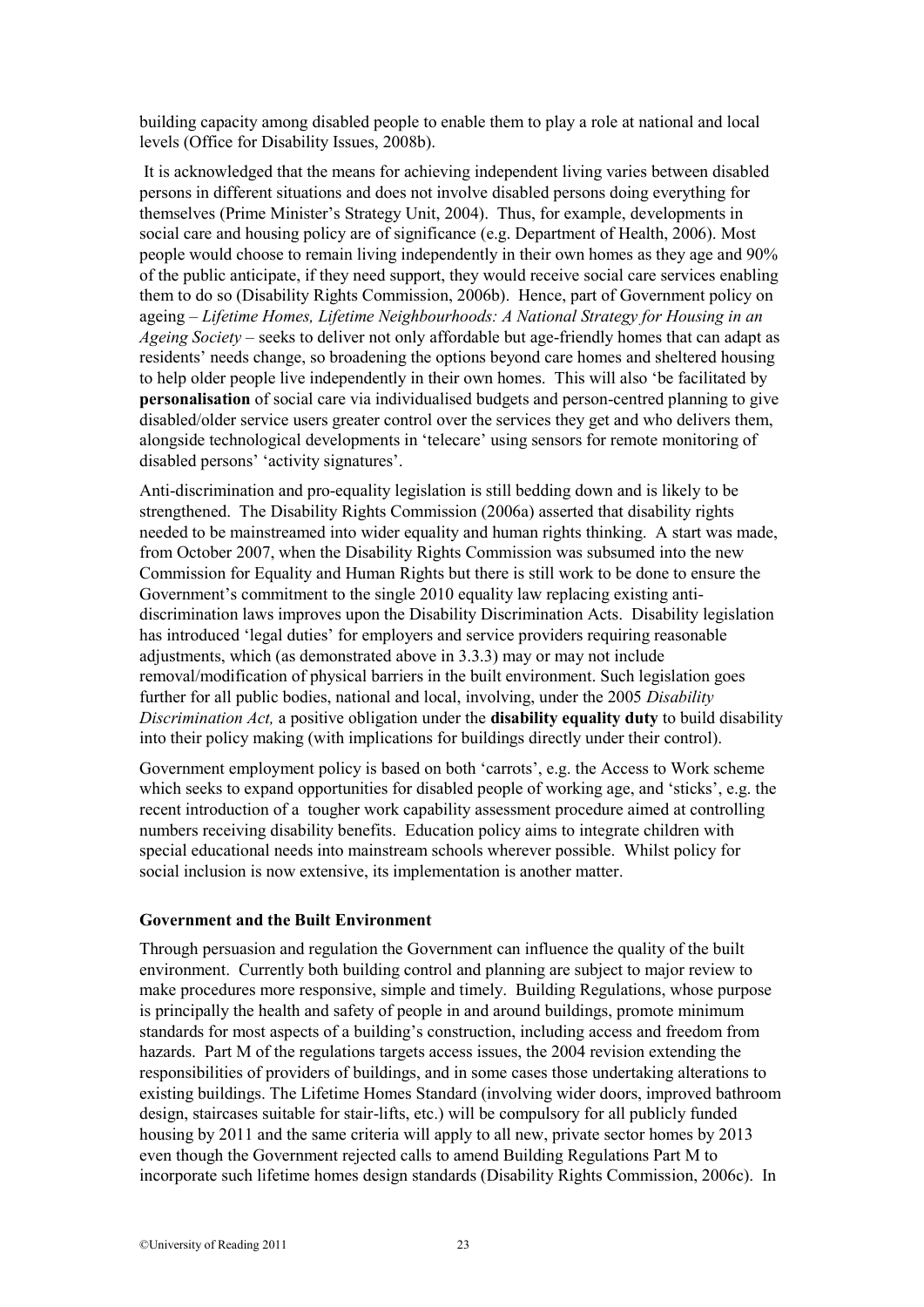addition, government housing policy also promises funds for a national rapid repair and adaptations service developed from local authority handy person schemes whereby older people have free or subsidised repairs or adaptations to their homes.

Changes to the planning application procedure, introduced May 2006, encourage thinking about how inclusive, practical and attractive a place will be once built by requiring **design and access statements** to accompany most planning applications (CABE, 2006a, Planning Advisory Service, 2008a; also, see 3.3.3 above). The effectiveness of statements supporting planning applications is till being evaluated. Planning authorities face practical problems where these statements add to an already burdened and complex system; planning officers regard themselves as recipients, not participants, especially where developers prepare statements retrospectively rather than as part of an evolving design; guidance is lacking on how statements match to best practice leading to some confusion between planning, building control and access officers; developers are inconsistent in the ways they engage with the local community; and statements are not required for change of use applications although the latter can have access implications (Planning Advisory Service, 2008a).

Good practice guides relating to disabled access abound in the public sector: for example, the Department of Communities and Local Government's guides cover disability and equality; safer places; disabled access; better places to live; and urban design. *Planning and Access for Disabled People* (Office of the Deputy Prime Minister. 2003) is the primary good practice manual in the planning arena: it outlines inclusive access policies for development plans and supplementary planning guidance, the role of development control and working with applicants, as well as noting training needs for planning officers and improving contacts with local access groups. The revised PPS12 *Plan Making Manual* (Department of Communities and Local Government, 2008) seeks to ensure necessary social, physical and sustainable infrastructure is delivered. Planning-related quangos are also in on the act – the Commission for Architecture and the Built Environment is currently developing guidelines for more agefriendly neighbourhoods (involving better paving and kerb design, improved access to public toilets and amenities, improved street lighting, well located bus stops, etc.); the Homes and Communities Agency, created in 2008, has a remit to deliver good design and sustainable development and should produce a new set of core design and sustainability standards by 2011; and English Heritage provides guidance on easy access to historic buildings and sites. Beyond the built environment field the Disability Rights Commission (2000, 2002a, 2003a, 2004b, 2004c, 2004d) has produced advisory guides targeting existing service providers, such as small businesses, publicans, guest house operators, and the retail sector. British Standards exist for the design of buildings and their approaches to meet the needs of disabled people (BS8300) and for managing inclusive design at corporate and project level (BS7000-6).

Consultation is deemed important, especially since the 1995 DDA, and the Government stresses it should be an on-going relationship which extends through design, planning, into management and operational matters. The Barker Review of Land Use Planning (Department of Communities and Local Government, 2006b) advocated increased use of pre-application discussions, suggesting it was advisable to go beyond the statutory consultation requirements and engage local people via development control forums, demographic sampling and structural participation processes (Sparks, 2007). Design and access statements must specify what groups and people have been consulted and how that consultation influenced the proposal. The Planning Advisory Service (2008b) has produced a customer/stakeholder workshop toolkit to assist local planning authorities in arranging consultation, whilst in a more general context the Office for Disability Issues (2009) has published a communications toolkit to help local authorities communicate more effectively with disabled people as a basis for embedding good practice in local authorities. Opportunities should therefore be opening up for disabled people to have their say on the development of their local built environment but there is little evidence of the extent to which it is happening in practice and a note of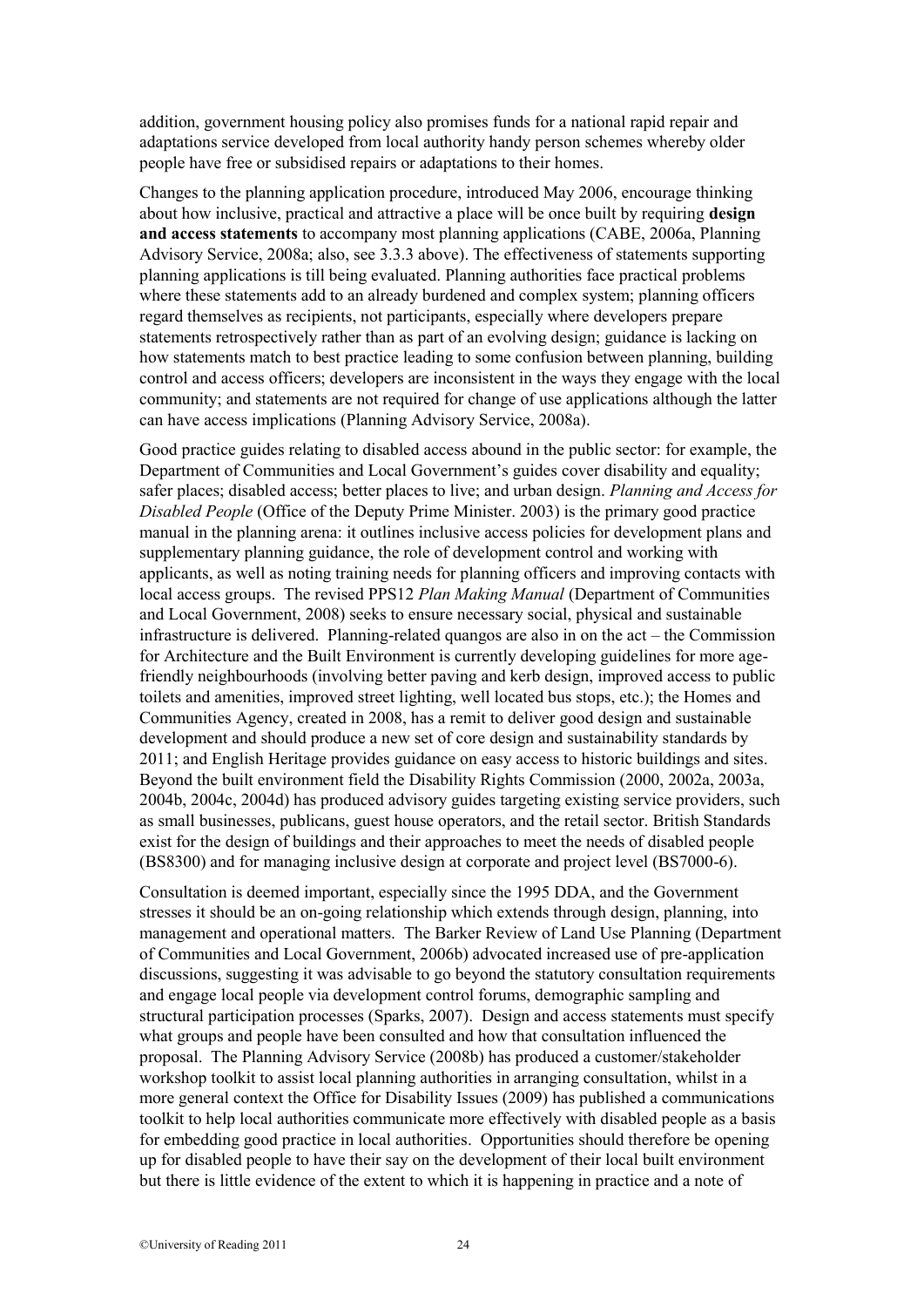caution is expressed that such consultation is not a substitute for professional advice or technical guidance (Office of the Deputy Prime Minister, 2003).

### <span id="page-24-0"></span>4.2 Initiatives in the Private Sector

The private sector's emphasis on creating economically viable places leads to the exclusion of certain types of people, thus 'a new, genuinely inclusive approach to public space and community is needed' (Minton, 2006, p.4). Pressures from the disability lobby, specially charitable organisations representing particular impairments, not only continue to highlight discriminatory aspects of the built environment but also frequently demonstrate the way forward to innovative solutions, e.g. the RNIB and **ambient intelligence systems** (Gill, 2008). Examples of best inclusive access practice can be found in building projects, from new homes to football stadia, but the critical factor in the widespread application of such practice depends on the universal design/inclusive environment skills of built environment professionals.

### <span id="page-24-1"></span>**The Education and Training of Built Environment Professionals**

Delivering inclusive environments requires competencies and skills across the built environment spectrum, from design through construction to operational management. Concerns exist about the supply of high quality professional skills in the built environment field and of the knowledge professionals in one area have of the work of other disciplines in the field (Gann and Salter, 1999). General skills gaps, (e.g. regarding client handling, communication skills, agreeing project requirements, etc.) amongst existing staff have been identified by 80% of construction sector professional services firms in private practice (Construction Industry Council, 2004). The design and management skills base relating to inclusive access appears limited therefore across the built environment field. Thus, '… we need to ensure that our designers and decision-makers have the necessary skills base to consider effectively inclusive design issues', and acknowledge that '… a particular problem lies with the educational training of some professionals … (where) over the last 25 years this has increasingly emphasized a commercial client focus and moved away from the end user focus' (Coleman, 2005, p.52).

The Council of Europe (2001) has recommended that universal design and accessibility should be an integral and compulsory part of all levels of education and training programmes of all occupations working on the built environment and that adequate further training should be available for active professionals. Institutions controlling entry into the built environment professions are in a position to define the nature and extent of knowledge and understanding of inclusive environments at point of entry to a profession and to influence subsequent professional career development via approved academic qualifications, tests of professional competence and CPD (continuing professional development) requirements.

Whilst no comprehensive data have been collated, anecdotal evidence suggests increasing attention to inclusive design and access in professional institutions' approved academic qualifications and CPD programmes:

- A 'blueprint' exists for teaching inclusive design within built environment courses (Special Interest Group in Inclusive Design, 2002);
- syllabuses of approved academic qualifications normally cover disability/inclusive design issues (although specialist modules may be optional):
- teaching and learning methods increasingly use mock-ups, simulation/role-play exercises, user testing techniques, etc. (but rarely involve direct contact with disabled people);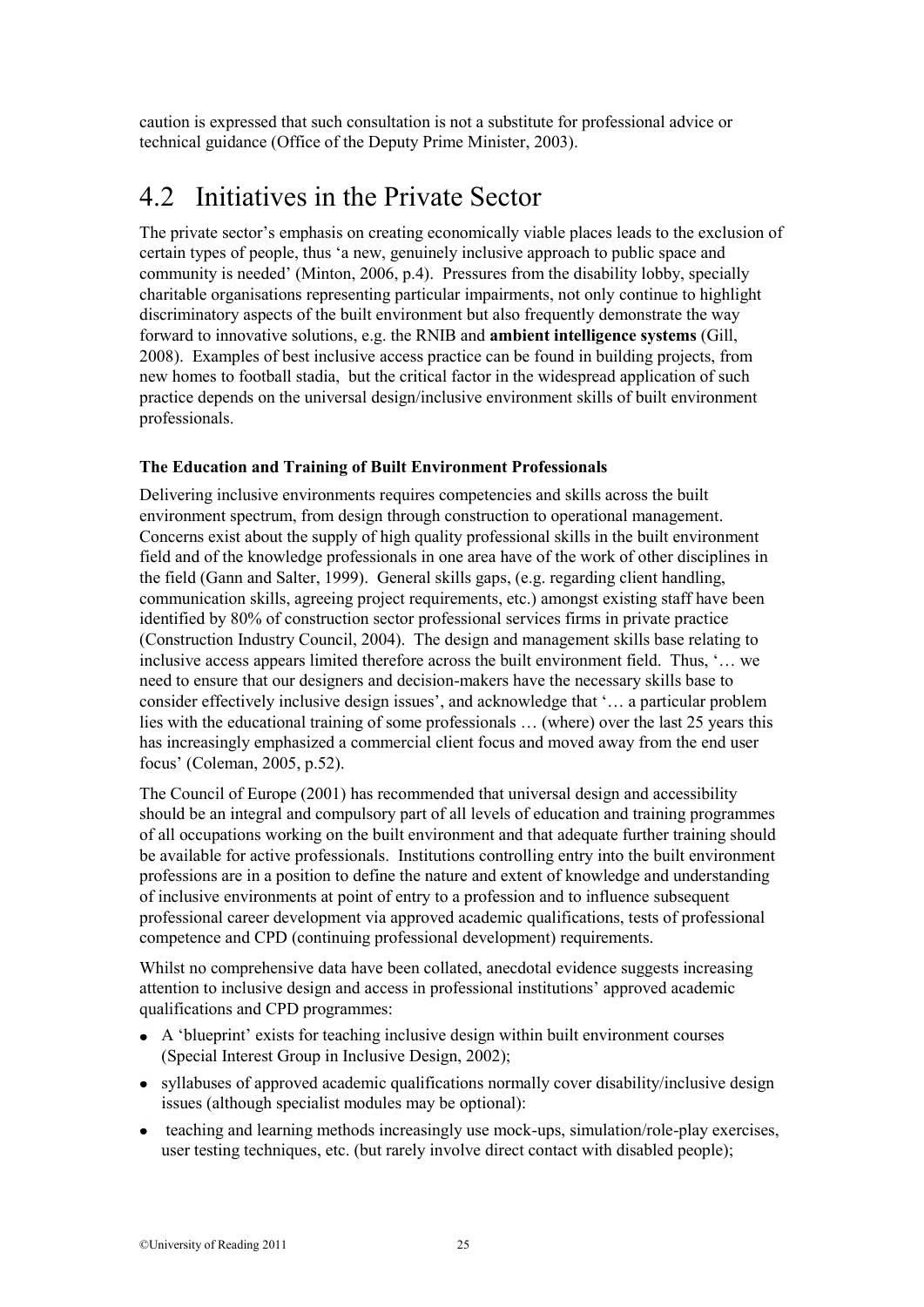- specialist post-graduate courses in inclusive environments have been developed in a number of tertiary educational establishments (and these may or may not be formally recognised by professional institutions);
- professional institutions increasingly have CPD opportunities which embrace inclusive design and access;
- numerous short courses run by organisations from both within and outside the built environment field (which may or may not be recognised for CPD purposes).

'Access professional' will become a specialist competency following the 1999 establishment of the National Register of Access Consultants (NRAC, 2005) and the introduction in 2006 of an accreditation scheme for inclusive access consultants by the RICS (2006). Educational and professional training initiatives will have a long-term beneficial effect on the inclusivity of the built environment.

### <span id="page-25-0"></span>**Other Initiatives**

Good practice in implementing inclusive access principles is increasingly evident. In relation to design, the Royal Institute of British Architects has a recommended 7-stage process for the implementation of these principles at project level which acknowledges the need for interdisciplinary working and consultation. This complements BS7000-6 outlining best practice for managing inclusive design at corporate and project levels (British Standards Institution, 2005). Relevant design advice, adding to that from public sector sources, is available from building industry/professional organisations such as CIBSEE, CIRIA, RIBA, etc. and this is supplemented by similar advice from outside the built environment sector, e.g. from disability charities, such as RNIB, and service sector organisations, such as the British Hospitality Association.

Service providers, as major players in the existing built environment, have developed 'certification schemes', such as the National Accessible Scheme introduced by the tourism industry to provide tourist accommodation and visitor attractions with nationally recognised accessibility ratings. For building occupation management the adoption of an accessible housing register approach enables local authorities, in collaboration with the Ability Housing Association to match their social housing to disabled persons' needs.

Paralleling design initiatives targeting accessible/lifetime homes, private house-builders have rebranded forms of sheltered housing as retirement housing featuring facilities such as hotelstyle services, swimming pools/fitness centres, etc, with extra-care/assisted living options for those in an ageing population able to pay. Considerable research has focused on accessible buildings (e.g. Bone, 1996), and especially lifetime homes (e.g. Brewerton and Darton, 1997), as well as on specific features of the environment/building of concern for particular disabilities, such as people-oriented lighting (e.g. Thomas Pocklington Trust, 2007).

Examples of best practice, including in education/training/professional development, need to be highlighted and disseminated since the inclusive environment approach is still not commonplace. Whilst annual awards, such as 'the accessible hotel of the year' amongst the Automobile Association's annual hospitality awards, are a means of advertising good examples, more needs to be done in identifying 'exemplars', for example, in the context of disabled persons' employment – the Vasssall Centre Trust's Bristol building (Vassall Centre Trust, 2008).

### <span id="page-25-1"></span>4.2 Prospect

The built environment still restricts access for disabled people and physical barriers will remain for many years to come. Whilst the mainstreaming of inclusive access as an integral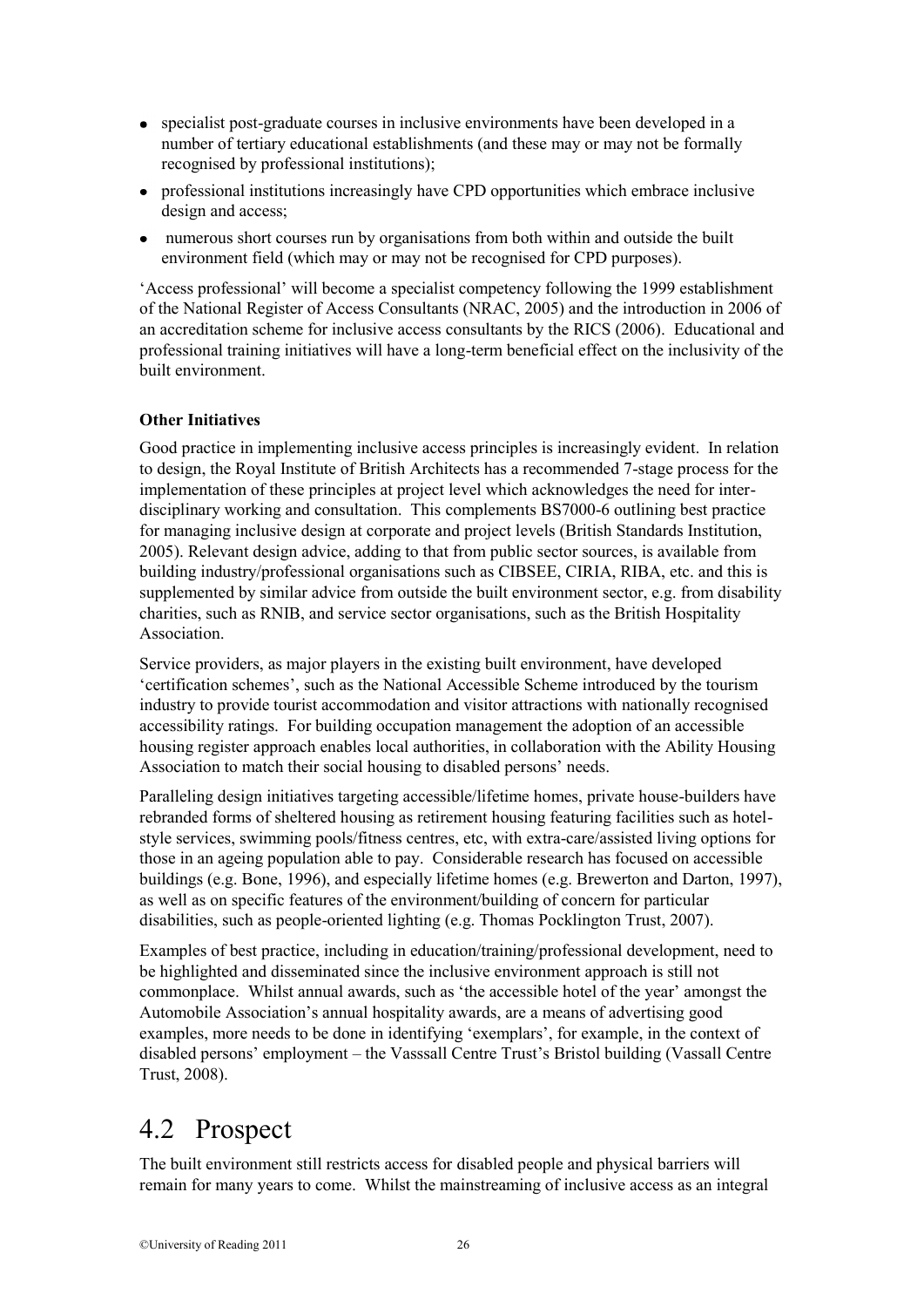component of a sustainable built environment is acknowledged in theory, in reality a fully inclusive built environment may remain a 'pipedream' since 'reasonableness' (as required of remedial actions under disability discrimination legislation) implies compromise. There will be progress but will it keep pace with increasing need and demand, especially if increased life expectancy does not bring freedom from impairments or long-term health problems? Any progress towards inclusive environments benefits more than the disabled community – at least 18m additional people according to current population figures (Office of the Deputy Prime Minister, 2003).

The two, key change strategies are regulation (coercion) and education (persuasion). The approach in the United Kingdom has largely been via amicable cooperation and negotiation to establish reasonable adjustments to improve access to existing and new buildings, in contrast to a prescriptive course of technical detail and legal compliance as favoured in the USA (Prideaux, 2006). Whilst regulatory approaches are likely to be strengthened they will not deliver the scale and nature of change sought for the built environment because regulations are target/goal-oriented, work best where simple cause/effect relationships exist, and are likely to be treated as maximum standards. Universal design could play a role in developing standards, which must be quantitative and performance-based. In certain instances standards should be mandatory, as with health and safety, and in others advisory, as with many British Standards codes of practice, providing guidance on best practice but there is always the danger that designers view them as requirements which stifle creative design.

In the longer term education has greater potential to change attitudes and practices across the built environment industry/professions (as well as for other service providers, etc.) and, therefore, deliver user-centred design strategies where designers are accountable to end-users. The 'education' strategy requires definitive information on disability, particularly a better understanding of how impairment affects a person's use of the built environment. In 2008 the Office for Disability Issues commissioned the Office for National Statistics to prepare a plan for a longitudinal disability study but this will not report before 2011 and will not include assessment of disabled people's built environment preferences. Traditionally professions focus on learning discipline-specific information and are seldom exposed to critical information from outside their expected areas of expertise. What, for example, could an architect learn from an occupational therapist (and vice versa)?

There is, therefore, a need to develop and broaden the built environment skills base in order to integrate concepts of accessibility and sustainability into whole-life planning. The joined-up thinking required spills over from built environment into assistive technology and support services. Thinking inclusively, interdisciplinary working and effective consultation are paramount and, in this context, genuine consultation with disabled people is required. Knowledge transfer/interaction needs to be promoted. How do policy makers, professional practitioners, etc. access research results, opinions, etc.? Networking and tailored dissemination will play a significant role: built environment designers, project and facilities managers need to be brought face-to-face with medical, occupational and social care personnel; assistive technology specialists; and, very importantly, disabled people and disability organisations.

There is also the issue of how progress towards equality for disabled people in the built environment should be evaluated (Office for Disability Issues, 2007) and consideration needs to be given to the concepts and tools for assessing built environment inclusivity. Any such measures will need to be aware that inclusive access is not only a function of the physical built environment but also of certain kinds of behaviour and attitudes, e.g. raised-kerb busstops with shelter/seating may be provided in residential areas according to a maximum distance from the furthest dwellings but, if the bus service is infrequent, the aim of accessible travel is not achieved. In the broadest context, 'disability support services' need to be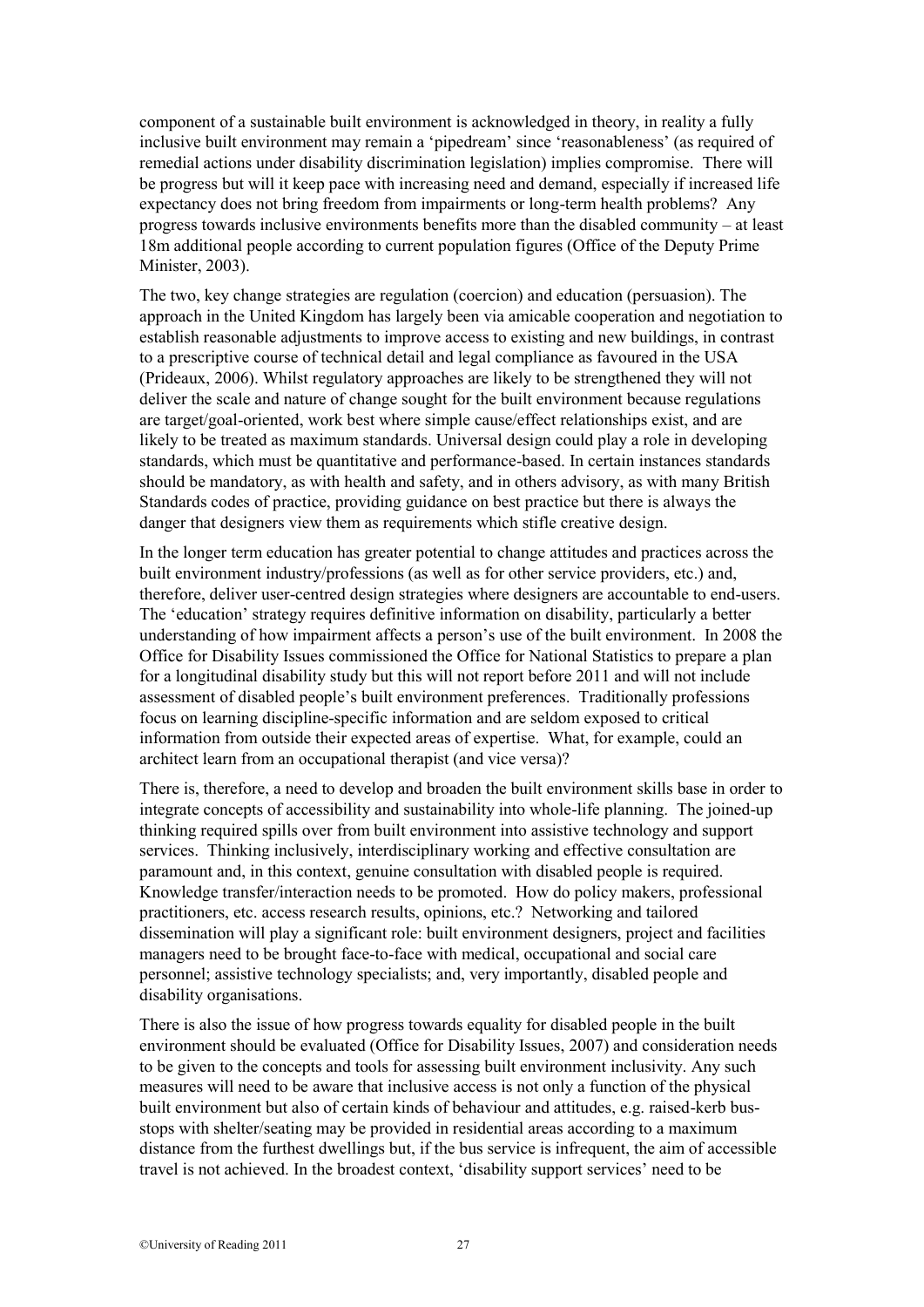<span id="page-27-0"></span>developed and integrated with the provision of inclusive environments if disabled people are to enjoy maximum accessibility and fullest participation in societal activities.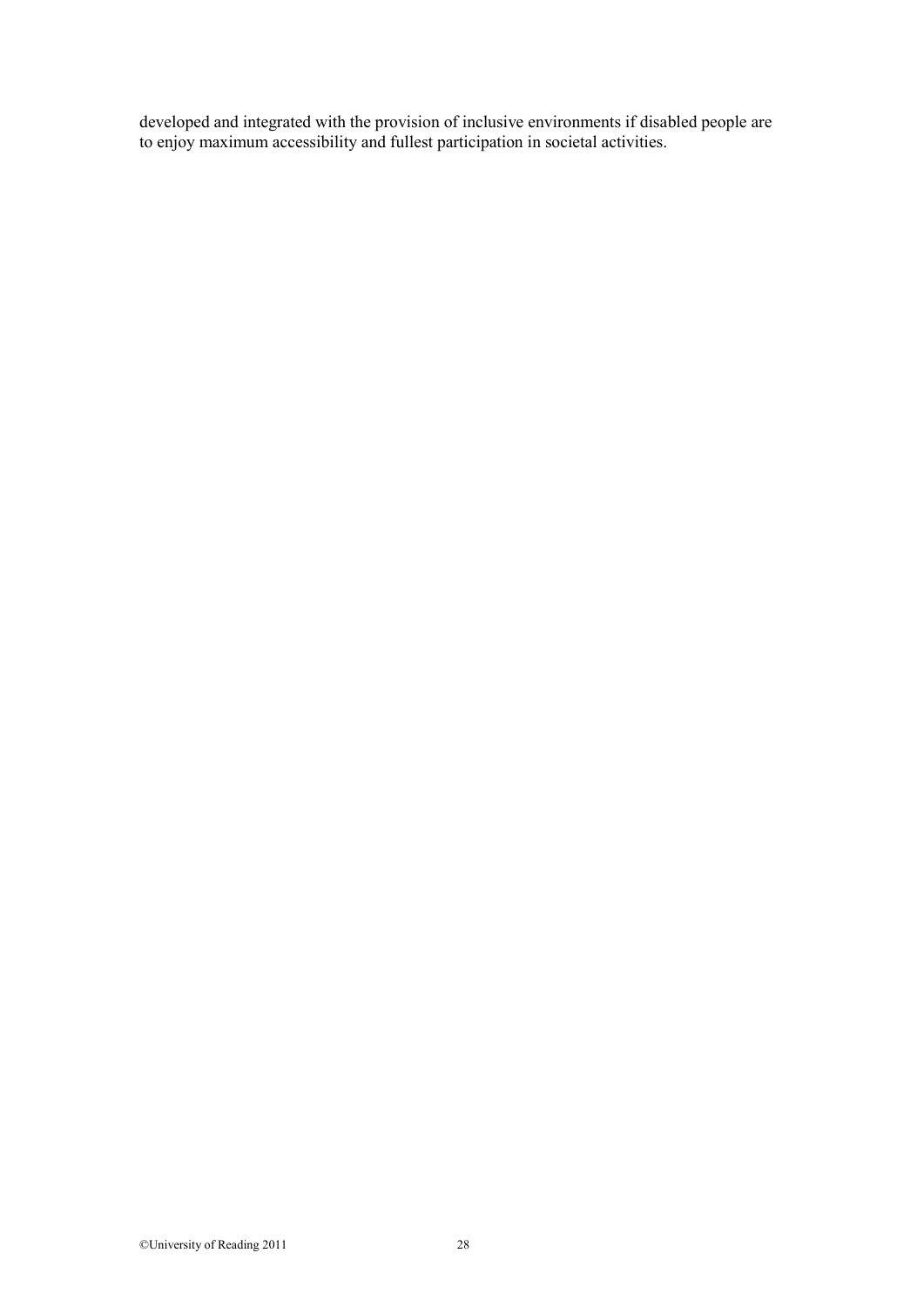# References

Arnstein, S.R. (1969) A ladder of citizen participation. *American Institute of Planners Journal*, **35** (4) 216-224.

Bahaire, T. and Elliott-White, M. (1999) Community participation in tourism planning and development in the historic city of York, England. *Current Issues in Tourism,* **2** (2 & 3) 243- 276.

Barnes, C. (2001) 'Emancipatory' disability research: project or process? *Public Lecture,* The City Chambers, Glasgow, 24<sup>th</sup> October, 2001.

Barnes, C. and Mercer, G., Eds. (2005) *The Social Model of Disablity: Europe and the Majority World.* Leeds: The Disability Press.

Beazley, S., Moore, M. and Benzie, D. (1997) Involving disabled people in research: A study of inclusion in environmental activities. In C. Barnes & G. Mercer (Eds.) *Doing Disability Research,* 142-157. Leeds: The Disability Press.

Boaz, A., Hayden, C. and Bernard, M. (2005) Attitudes and aspirations of older people: A review of the literature, *Research Report 101.* London: Department of Work and Pensions.

Bone, S. (1996) *Buildings for All to Use.* London: CIRIA.

Bowcott, O. (2009) In the balance. *Society Guardian*, Wednesday 29 October, 2009, p.3.

Brewerton, J. and Darton, D. (1997) *Designing Lifetime Homes.* York: Joseph Rowntree Foundation.

Brindle, D. (2009) At the heart of the system: How will the proposals help carers? *Fair Outlook: supplement to Society Guardian, 9/9/09, p.2.*

British Standards Institution (2009) BS8300: Design of buildings and their approaches to meet the needs of disabled people – code of practice. London: BSI.

British Standards Institution (2005) BS7000-6: Design management systems: Managing inclusive design. London: BSI.

Brown, G. (2009) The long game. *Society Guardian*, Wednesday, 10 October, 2009, pp. 1-2.

Burchardt, T. (2003) Being and becoming: Social exclusion and the onset of disability, *CASEreport 21.* London: CASE, London School of Economics.

Burchardt, T. (2000) Enduring economic exclusion: Disabled people, income and work, *Work and Opportunity Series, 21.* York: Joseph Rowntree Foundation.

Bury, M. (1996) Defining and researching disability: Challenges and responses. In C. Barnes & G. Mercer (Eds.), *Exploring the Divide,* 18-38. Leeds: The Disability Press.

CABE (2006a) *Design and access statements. How to write, read and use them.* London: Commission for Architecture and the Built Environment.

CABE (2006b) *Physical activity and the built environment.* London: Commission for Architecture and the Built Environment.

CABE (2005) *What are we scared of The value of risk in designing public space.* London: Commission for Architecture and the Built Environment.

CABE (2003) *Creating Excellent Building: A Guide for Clients*, 1<sup>st</sup> Edition. London: Commission for Architecture and the Built Environment.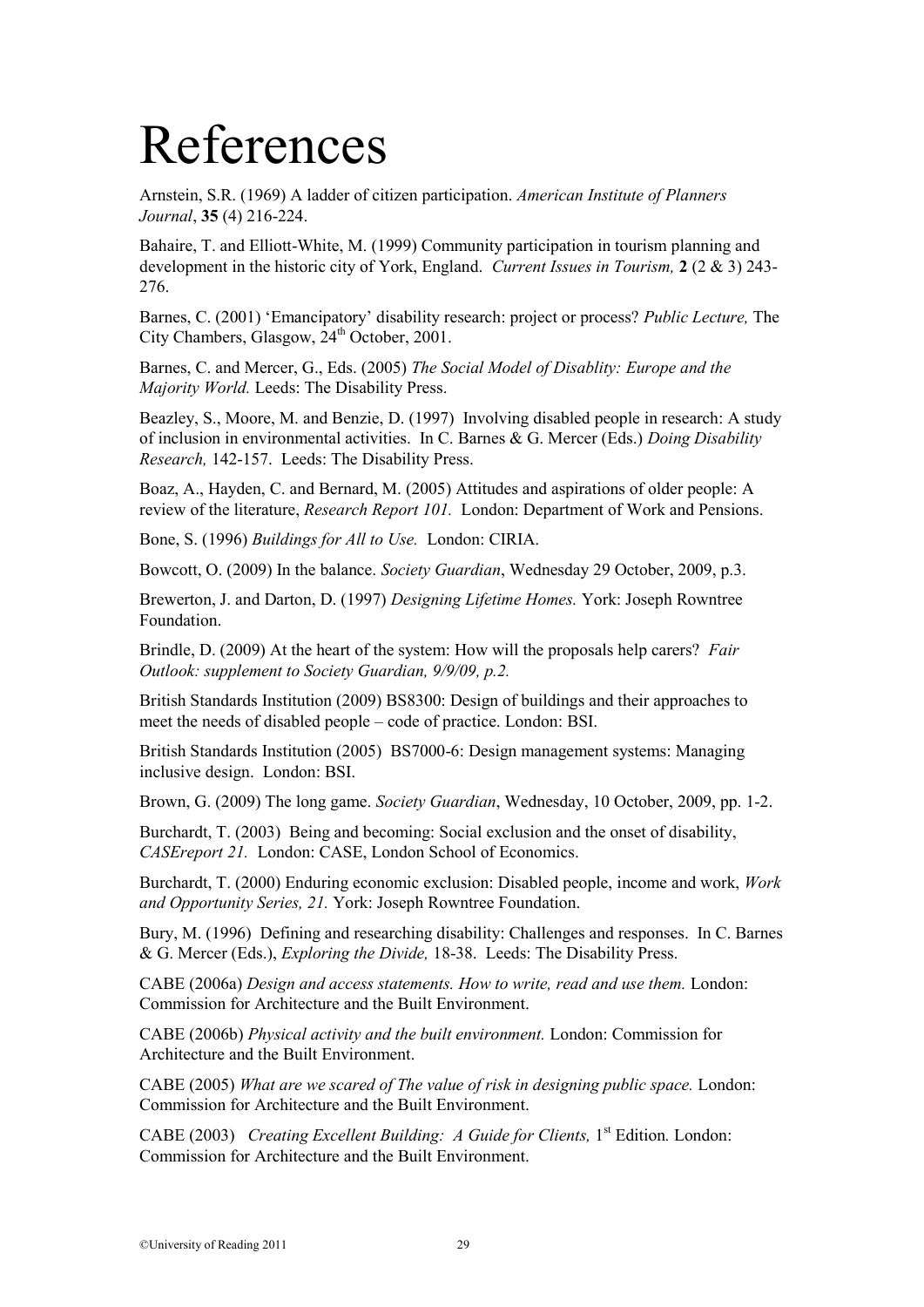Centre for Policy on Ageing (2008) Lifetime Homes, Lifetime Neighbourhoods – a national strategy for housing in an ageing society. London: CPA.

Childs, A. (2009) The future of your health starts now. *Healthy Ageing, supplement to The Sunday Telegraph,* 29 November, 2009, p.2.

Christensen, K.M., Blair, M.E. and Holt, J.M. (2007) The built environment, evacuations and individuals with disabilities. A guiding framework for disaster policy and preparation, *Journal of Disability Policy Studies,* **7** (4) 249-254.

Cole-Colander, C. (2003) Designing the customer experience, *Building Research & Information,* **31** (6) 357-366.

Coleman, R. (2005) Living Longer. The new context for design. London: Design Centre.

Commission for the European Communities (1999) Establishing a General Framework for Equal Treatment in Employment and Occupation. Brussels: CEC.

Construction Industry Council (2004) Built Environment Professional Skills Survey, 2003/2004: Survey Results. London: CIC.

Council of Europe (2001) Resolution ResAP(2001) 1 on the Introduction of the Principles of Universal Design into the Curricula of All Occupations working on the Built Environment. Adopted by the Committee of Ministers on 15 February 2001 at the 742<sup>nd</sup> meeting of the Ministers Deputies. Strasbourg: Council of Europe.

CSCI (2004) *State of Social Care in England 2003-2004.* London: Commission for Social Care Inspection.

Deal, M. (2007) Aversive disablism: Subtle prejudice towards disabled people, *Disability & Society,* **22** (1) 93-107.

Denman, R. and Clarkson, S. (1991) The disabled visitor, *Insights,* **2,** B49-60.

Department of Communities and Local Government (2006) *Barker Review of Land Use Planning.* London: DCLG.

Department of Communities and Local Government (2008) *PPS 12: local Spatial Planning.*  London: DCLG.

Department of Communities and Local Government (2006a) *Citizenship Survey, 2005.*  London: DCLG.

Department of Communities and Local Government (2006b). *Barker Review of land Use Planning.* London: DCLG.

Department of Health (2008) Healthy Weight, Healthy Lives: A Cross-Government Strategy for England. London: Department of Health.

Department of Health (2006) *A New Ambition for Old Age.* London: Department of Health.

Disability Living Foundation (2003) *Out and about with your wheelchair.* London: DLF.

Disability Rights Commission (2007a) *Disability Briefing.* London: DRC.

Disability Rights Commission (2007b) *Housing the baby boom generation.* London: DRC.

Disability Rights Commission (2006a) Changing Britain for good. Putting disability at the heart of public policy. London: DRC.

Disability Rights Commission (2006b) *Public attitudes towards social care.* London: DRC.

Disability Rights Commission (2006c) *Independent Living: Discussion Paper.* London: DRC.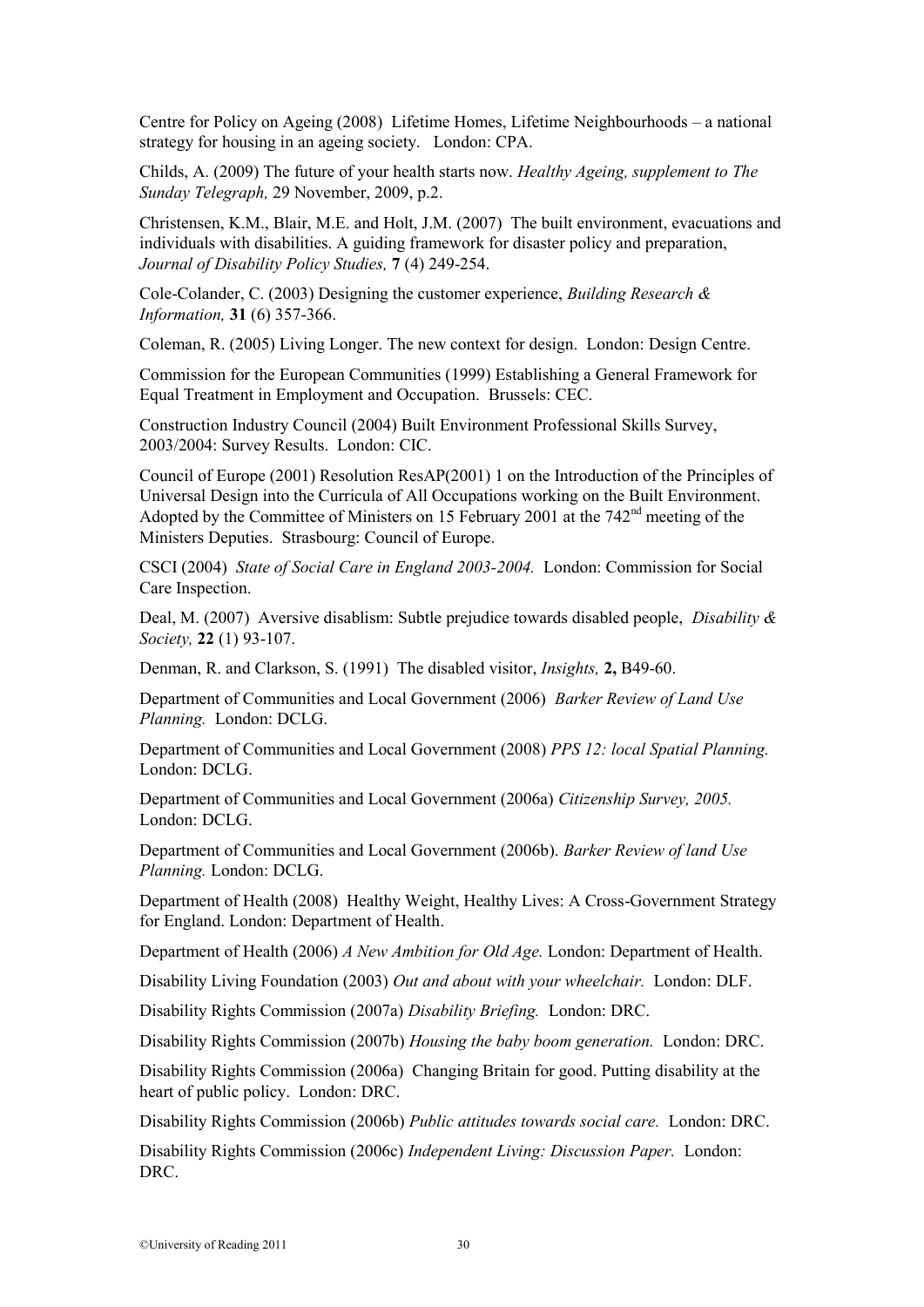Disability Rights Commission (2004a) *NOP survey on disabled peoples' experiences of physical access to goods and services in Britain.* DRC website: [http://www.drc](http://www.drc-gr.org/campaigns/campaigndetails.asp?id=401)[gr.org/campaigns/campaigndetails.asp?id=401](http://www.drc-gr.org/campaigns/campaigndetails.asp?id=401) (accessed 14 January 2004).

Disability Rights Commission (2004b) *Bringing the DDA to life for publicans.* Stratfordupon-Avon: DRC.

Disability Rights Commission (2004c) A practical guide for the retail sector: Part III of the 1995 DDA: What shop or store owners need to know. Stratford-upon-Avon: DRC.

Disability Rights Commission (2004d) Access Statements. Achieving and inclusive environment by ensuring continuity throughout the planning, design and management of buildings and spaces. Stratford-upon-Avon: DRC.

Disability Rights Commission (2004e) Towards Access Standards: The Work of Local Access Groups in England and Wales. Stratford-upon-Avon: DRC.

Disability Rights Commission (2003) The Disability Discrimination Act: What do guest accommodation owners need to know. Manchester: DRC.

Disability Rights Commission (2002a) *Bringing the DDA to life for small shops: Café case study.* Stratford-upon-Avon: DRC.

Disability Rights Commission (2002b) Code of Practice. Rights of Access. Goods, facilities, services and premises. London: The Stationery Office.

Disability Rights Commission (2000) Making access to goods and services easier for disabled customers. A practical guide for small businesses and other small service providers. Manchester: DRC.

Disability Rights Task Force (2003) *From Exclusion to Inclusion. Final Report of the DRTF.*  London: Department of Work and Pensions.

Doyle, B. (1997) Enabling legislation or dissembling law? The Disability Discrimination Act 1995, *The Modern Law Review,* **60,** 64-78.

Dredge, D. (2006) Networks, conflict and collaborative communities, *Journal of Sustainable Tourism,* **14** (6) 562-581.

ESRC (2007) Wearable independence. *Social Sciences: News from the ESRC,* Summer 2007, Issue 66, p.13. Swindon: ESRC.

European Disability Forum (2003) *Working with Disabilities.* Brussels: Manpower Inc.

Foresight Report (2007) *Tackling Obesity: Future Choices.*  [http://www.foresight.gov.uk/Obesity/Obesity.html. (accessed 14 April 2008)]

Gann, D. and Salter, A. (1999) Interdisciplinary Skills for Built Environment Professionals: A Scoping Study. London: Ove Arup Foundation.

Gill, J. (2007) Accessibility for visitors who are blind or partially sighted. How technology can help. London: RNIB.

Gillison, S., Green, H. and Miller, P. (2005). *Independent Living. The right to be equal citizens.* London: Demos.

Goodall, B. and Pottinger, K.G. (2010) Promoting Inclusive Access to the Built Environment, *CEM Occasional Paper.* Reading: College of Estate Management.

Government Actuary's Department (2008) *National Population Projections.*  http://www.gad.gov.uk/.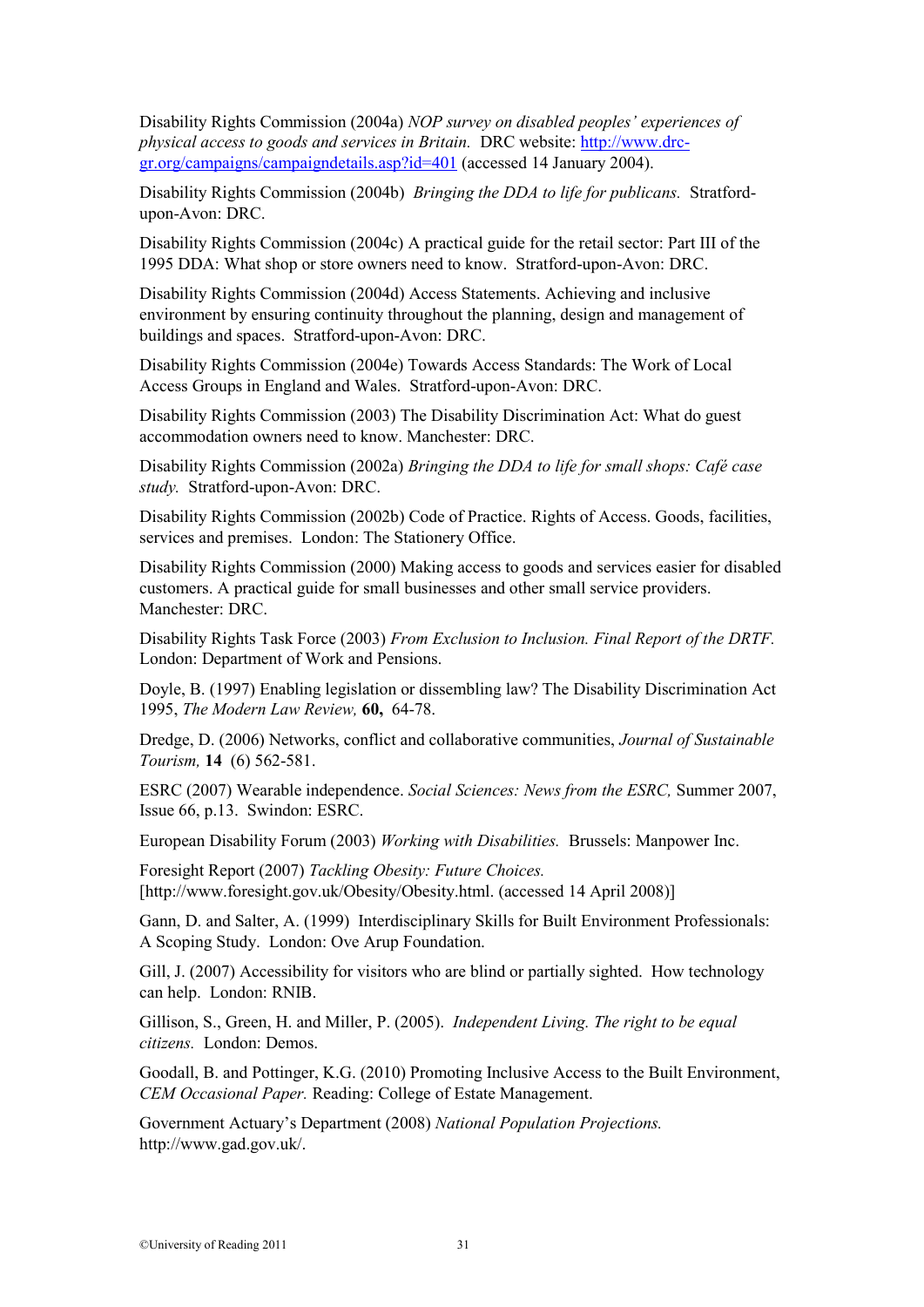Grewal, I., Joy, S., Lewis, J., Swales, K. and Woodfield, K. (2002) 'Disabled for Life?: attitudes towards and experiences of disability in Britain, *DWP Research Report 173.* Leeds: Centre for Disability Studies.

Grundy, E., Ahlberg, D., Ali, M., Breeze, E. and Sloggett, A. (1999) Disability in Great Britain: Results of the 1996/97 disability follow-up to the Family Resources Survey, *DWP Research Report 94.* London: Department of Work and Pensions.

Harris, A., Cox, E. and Smith, C. (1971) Handicapped and Impaired in Great Britain, Vol, 1 and Economics Dimensions, Vol. 2. London: HMSO.

Hayden, C., Boaz, A. and Taylor, F. (2005) Attitudes and aspirations of older people: A qualitative study, *Research Report 102.* London: Department of Work and Pensions.

Heywood, F. (2001) Money well spent. The effectiveness and valaue of housing adaptation. York: Policy Press for Joseph Rowntree Foundation.

Heywood, F. and Turner, L. (2007) Better Outcomes, Lower Costs. Implications for health and social care budgets of investment in housing adaptations, improvements and equipment: review of the evidence. London: )ffice for Disability Issues/Department of Work and Pensions.

Hirst, M., Thornton, P., Drearey, M. and Campbell-Maynard, S. (2004). *The employment of disabled people in the public sector. A review of data and literature.* London: Disability Rights Commission.

Hurstfield, J., Parashar, U. and Schofield, K. (2007) *The Costs and Benefits of Independent Living.* London: Office for Disability Issues/Department of Work and Pensions.

IPPR (2007) Disability 2020: Opportunities for the full and equal citizenship of disabled people in Britain in 2020. London: Institute for Public Policy Research.

Jamal, T.B. and Getz, D. (1995) Collaboration theory and community tourism planning, *Annals of Tourism Research,* **22** (1) 186-204.

Jenkins, S.P. and Rigg, J.A. (2003) Disability and disadvantage: Selection, onset and duration effects, *CASEpaper 74.* London: CASE, London School of Economics.

Knight, B. and Sked, A. (2007) *Opening Doors across London.* London: The City Bridge Trust.

Lansley, P., McCreadie, C., Tinker, A., Flanagan, S. Goodacre, K. and Turner-Smith, A. (2004) Adapting the homes of older people: a case study of costs and savings, *Building Research & Information,* **32** (6) 468-483.

Lawson, A. (2008) Disability and Equality Law. The role of reasonable adjustment. Oxford: Hart Publishing.

Luck, R. (2003) Dialogue in participatory design, *Design Studies* **24** (6) 523-535.

Luck, R. and McDonnell, J. (2005) Architect and user interaction: the spoken representation of form and functional meaning in early design conversations, *Design Studies* **27** (2).

Matthews, B. (2002) The Disability Discrimination Act and developments in accessible public transport in the UK, *World Transport Policy & Practice,* **8** (2) 42-49.

Mayor of London (2003) *Another Planet? Disabled* and *deaf Londoners and discrimination.*  [http://www.london.gov.uk/mayor/eydp-2003/disabilitycapital report.jsp](http://www.london.gov.uk/mayor/eydp-2003/disabilitycapital%20report.jsp) [accessed 10 May 2007].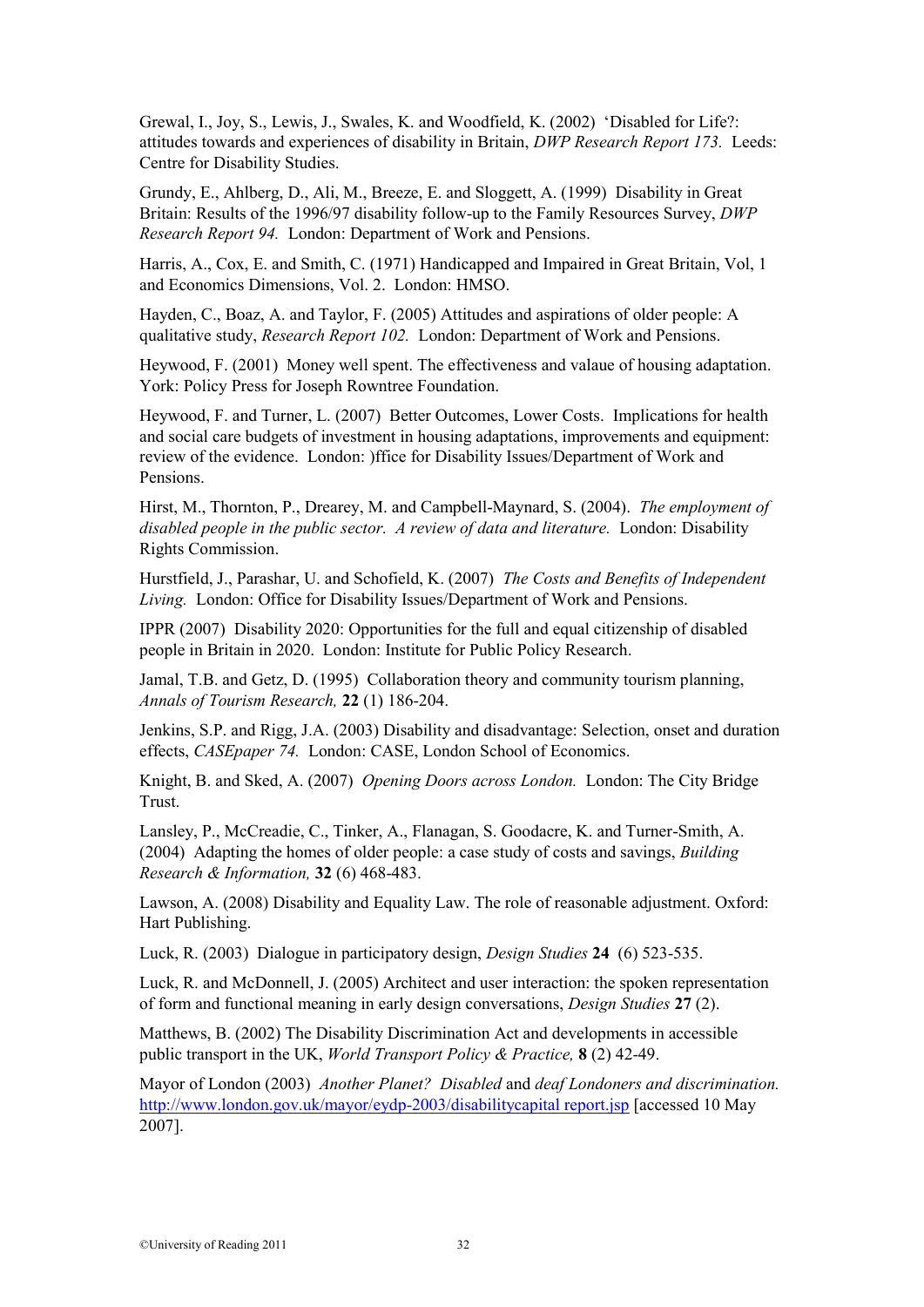Meager,N., Dewson, S., Evans, C. and Harper, H. (2002) Costs and benefits to service providers of making reasonable adjustments under Part III of the Disability Discrimination Act, *DWP Research Report 169.* Leeds: Centre for Disability Studies.

Minton, A. (2006) What kind of world are we building? London: RICS.

Morris, J. (2006) *Removing the barriers to community participation.* London: Institute for Public Policy Research.

National Centre for Social Research (2004) *Disability and Personal Characteristics.* London: Department of Work and Pensions.

National Statistics Online (2003) *Data results for Mobility of Disabled Persons.*  <http://www.statistics.gov.uk/cci/nscl.asp?ID=6441> [accessed 14/7/2003]

NRAC (2005) [National Register of Access Consultants] *Client Guide.*  [http://www.nrac.org.uk/Client\\_guide.html](http://www.nrac.org.uk/Client_guide.html) (accessed 11 January 2007).

Office for Disability Issues (2009) *Producing better information for disabled people: a toolkit for local government.* London: ODI – <http://odi.gov.uk/working/improving-information.php> [accessed 15/2/2010].

Office for Disability Issues (2008a) Factsheets: Employment, Transport, Housing, Culture and Leisure, Civic Participation, and Crime. London: ODI.

Office for Disability Issues (2008b) Involving Disabled People. Government response to the consultation on implementation and monitoring of the Independent Living Strategy. London: ODI.

Office for Disability Issues (2008c) The Experiences and Expectations of Disabled People. London: ODI.

Office for Disability Issues (2007) Equality for disabled people. How will we know we are making progress. A Consultation Document. London: ODI.

Office of the Deputy Prime Minister (2003) Planning and Access for Disabled People: A Good Practice Guide. London: ODPM.

Palmer, G., Carr, J. and Kenway, P. (2005) *Monitoring Poverty and Social Exclusion.* York: Joseph Rowntree Foundation.

Parry, J., Vegeris, S., Hudson, M., Barnes H. and Taylor, R. (2004) Independent Living in Later Life, *DWP Research Report 216.* Leeds: Centre for Disability Studies.

Percival, J.; Hanson, J. and Osipovic, D. (2006) A 'positive outlook'? The housing needs and aspirations of working age people with visual impairment, *Disability & Society,* **21** (7) 661- 676.

Planning Advisory service (2008a) Design and Access Statements. Report from a 'learning group' comprising 16 local planning authorities. London: PAS.

Planning Advisory Service (2008b) *Customer/Stakeholder Workshop Toolkit.* London: PAS.

Plummer, R., Kulczycki, C. and Stacey, C. (2006) How are we working together? A framework to assess collaborative arrangements in nature-based tourism, *Currrent Issues in Tourism,* **9** (6) 499-515.

Pottinger, K.G., Plimmer, F., Russell, H., Goodall, B., Dixon, T. and Leverton, P. (2005) *Historic Environments and Tourism: Improving access for disabled people. Reading: College* of Estate Management.

Pretty, J. (1995) The many interpretations of participation, *Tourism in Focus,*Summer (16), 4- 5.